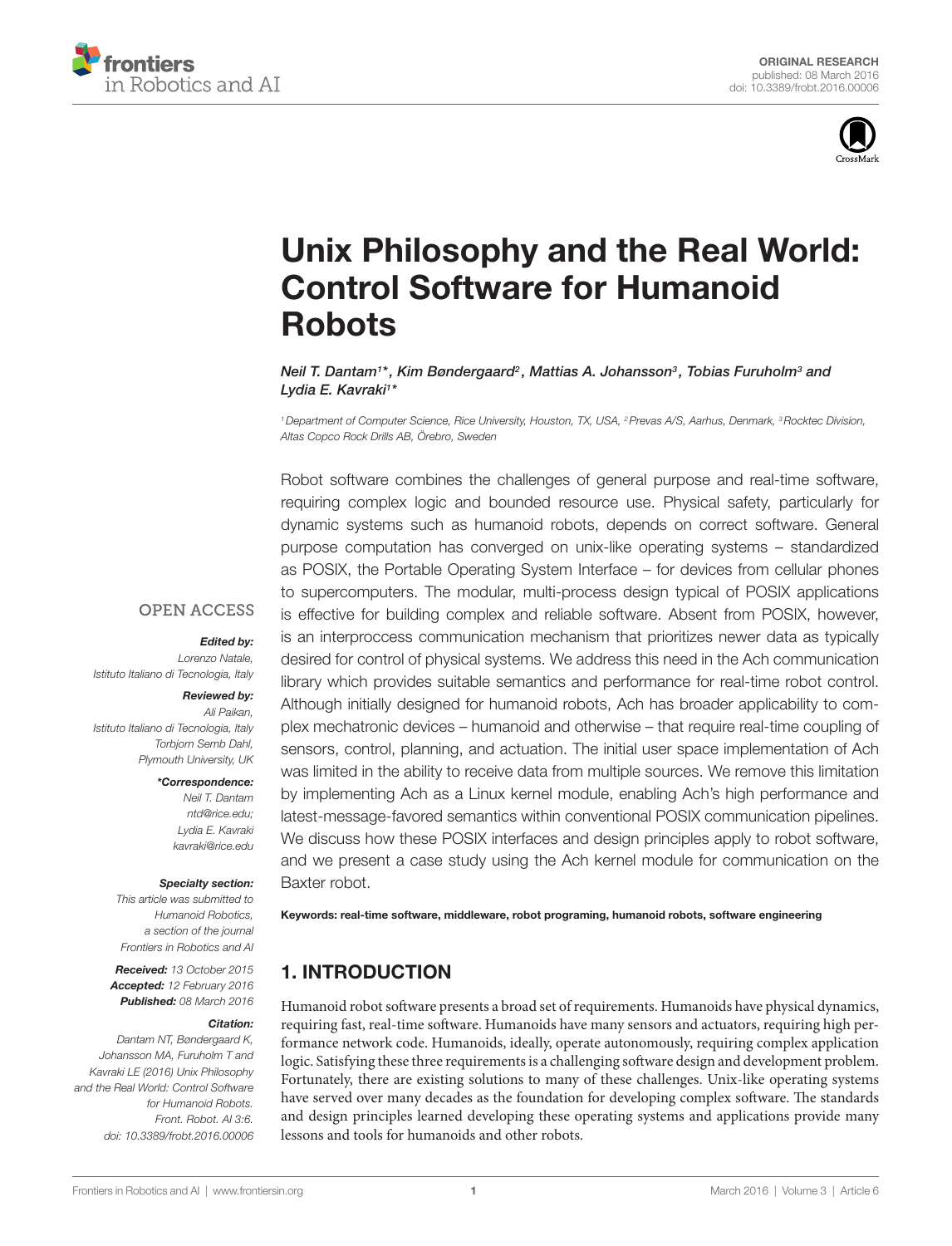Humanoid robotics would benefit by building on the significa[nt](#page-1-0) design and engineering effort employed in unix development.1 These operating systems are codified in POSIX, the IEEE standard for a Portable Operating System Interface ([POSIX,](#page-11-0) [2008\)](#page-11-0). POSIX provides a vendor neutral interface for systems programing, and there are numerous high-quality implementations that run on all major computer architectures. However, POSIX is more than just a standard for accessing filesystems and networks. Many POSIX applications follow a common design approach based on composing multiple, independent, modular processes. The multiprocess design promotes rapid development of robust and flexible software by isolating errors to a single process and enabling composition of existing tools to address new requirements [\(Raymond, 2003;](#page-11-1) [Tanenbaum and Bos, 2014\)](#page-11-2), a lesson already largely adopted by the robotics community with frameworks that often, though not always, compose applications from multiple processes ([Bruyninckx et al., 2003;](#page-10-0) [Brugali and](#page-10-1) [Scandurra, 2009;](#page-10-1) [Quigley et al., 2009\)](#page-11-3). Unix-like systems are also pervasive in network-intensive applications, leading to powerful communication capabilities. Moreover, the widespread use and long history of unix has bred a variety of tools and conventions to aid system integration – a major challenge for robotics – by producing and configuring software that is flexible and portable. These features and corresponding design approaches present in Unix-like systems address many, though not all, the needs of humanoid robot software.

While Unix-like operating systems have been phenomenally successful for general purpose computing, they are less prevalent in real-time control of physical processes. Typically, a physical process such as a robot is viewed as a set of continuous, timevarying *signals*. To control this physical process with a digital computer, one must *sample* the signal at discrete time intervals and perform control calculations using the sampled value. To achieve high-performance control of a physical system, we must process the latest sample with minimum latency. This differs from the requirements of general computing which focus on throughput over latency and favor older data over newer data. While nearly all POSIX communication favors the older data, in robot control, the newest data are critical. However, some parts of the system, such as logging, may need to access older samples, so this also should be permitted at least on a best-effort basis. In this paper, we address the need for real-time communication within the larger context of POSIX programing. *We demonstrate a Linux kernel module for high performance, real-time communication, and discuss its use in the application of POSIX programing practice to humanoid robots.*

The Ach interprocess communication library provides fast communication that favors latest message data as typically desired for real-time control of physical systems. Ach is not a new

framework that discards or duplicates the existing and significant tools for systems programing. Instead, Ach is a mechanism that integrates and builds upon the vast useful features of the POSIX and Linux ecosystem. In previous work, we presented an implementation of the Ach data structure in the POSIX user space [\(Dantam and Stilman, 2012;](#page-10-3) [Dantam et al., 2015\)](#page-10-4). User space Ach was limited in the ability to receive data from multiple sources. Now, we present an implementation of Ach as a Linux kernel module. Kernel space Ach enables applications to efficiently receive data from many sources, a crucial feature for mechatronic systems such as humanoid robots which contain many sensors, actuators, and software modules. The Ach Linux kernel module presents the conventional file descriptor interface used for communication in POSIX, enabling direct integration into existing communication systems and frameworks.

Though this work was initially developed for humanoid robots, it is broadly applicable to other complex mechantronic systems such as robot manipulators and intelligent vehicles. These evolving technologies all present similar requirements for complex software with real-time performance. The unix philosophy is effective for building complex software systems, and the Ach library grounds this approach to real-time, physical control.

# 2. LEARNING FROM UNIX

Humanoid robotics can learn from of the POSIX programing community. Important and challenging issues for humanoid robot software, such as high-performance communication, realtime memory allocation, and software integration, are largely addressed by existing techniques and standards. The humanoid robotics community would benefit by building on this work.

# 2.1. Communication and Scalability

Humanoid robotics can benefit from the strong communication capabilities of unix-like operating systems. Historically, Unix and the Internet developed in concert [\(Quarterman et al., 1985](#page-11-5)). POSIX provides a variety of communication and networking approaches, which largely address the performance and scalability needs of humanoid robot software. We summarize communication with many other nodes in Section 2.1.1 and service lookup in Section 2.1.2. Later, we address the unique needs of humanoid robots with the Ach library in Section 3, building on the capabilities offered by POSIX.

### 2.1.1. Multiplexing Approaches

Both general network servers and humanoid robots must communicate with a large number of other devices, be they network clients or hardware sensors and actuators. There are several techniques to communicate with multiple different nodes, each having trade-offs in implementation complexity and computational efficiency.

### *2.1.1.1. Fixed Interval Loop*

A simple method to handle multiple connections is to service each connection at a fixed interval. The advantages of this approach are that it is simple to implement and it is similar to the fixed timestep commonly used in discrete-time control. However, there are

<span id="page-1-0"></span><sup>&</sup>lt;sup>1</sup>Historically, the capitalized, trademarked "UNIX™" referred to operating systems based on the original code from AT&T Bell Laboratories, while the terms "unixlike," the lower-cased "unix," and the wildcards "un\*x," "\*nix," etc. conventionally refer to the larger family of similar, often independently developed operating systems ([Raymond, 2008](#page-11-4)). Currently, UNIX™ is a trademark of The Open Group, which licenses the brand to certified, conforming operating systems [\(Gray v.](#page-10-2) [Novell, 2011\)](#page-10-2).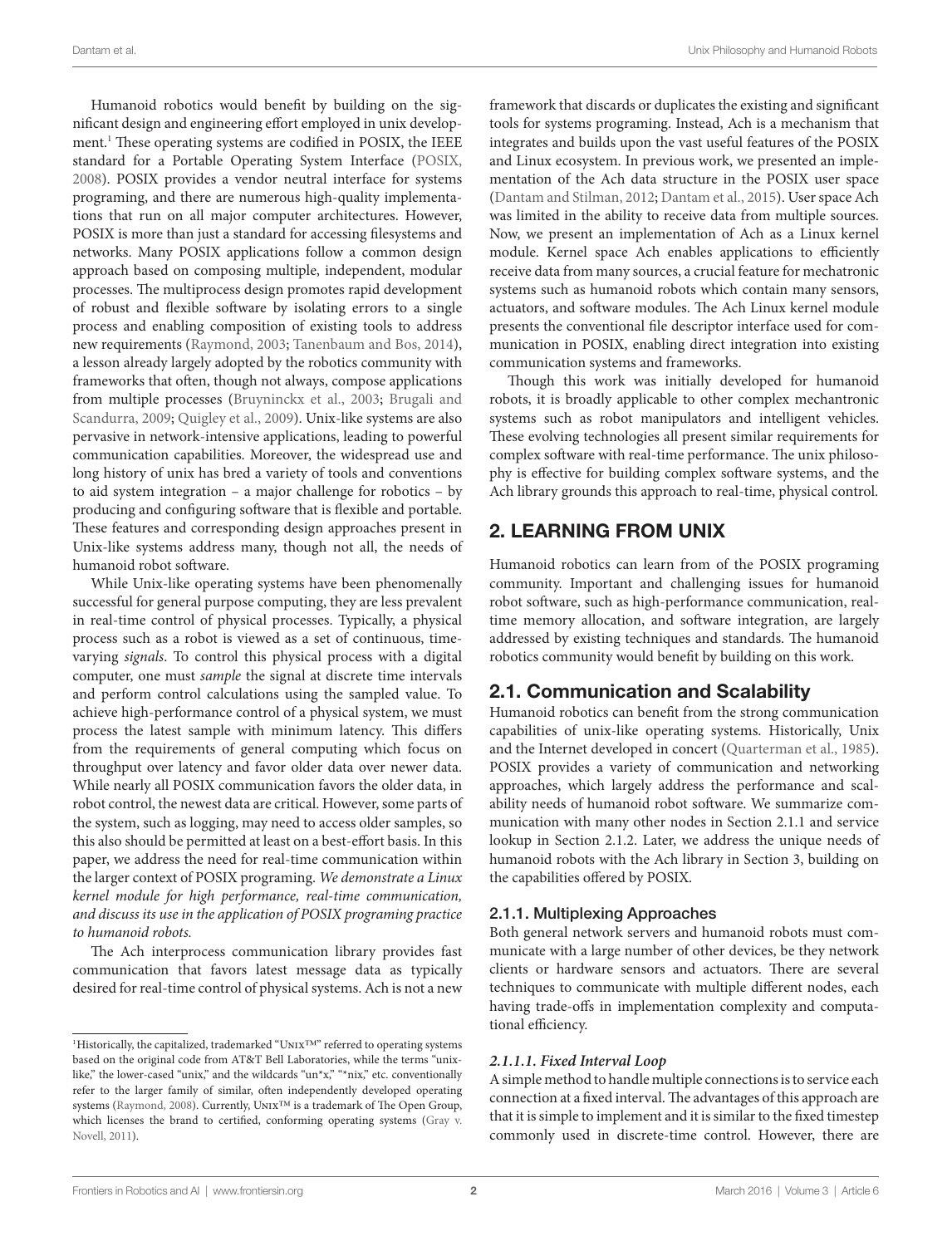computational disadvantages. Messages may be delayed because the connections are only serviced once per step. Additional computation may be required to check connections that have no new messages. Furthermore, readers may block if attempting to service a connection with no data to read, and writers may block on full write buffers. While this approach can handle a small, fixed number of connections, it is not a practical consideration for network servers because it performs poorly with a large and varying number of connections.

#### *2.1.1.2. Process-Per-Connection*

One approach to handle varying numbers of connections is to create a separate worker process or thread for each connection. Creating worker processes was traditionally popular because it is easy to implement, process creation on unix-like systems is inexpensive, and separating connections in different processes provides isolation between them. The inetd superserver is based entirely on the approach of starting a handler process for each new connection. In addition, on modern multi-core machines, separate processes provide true concurrency. Separate handler processes also provide the unique feature of user-based access control; this is useful for low-volume and security-critical services such as SSH. The downside of using separate processes is the overhead to create and maintain the additional processes ([Tanenbaum and Bos, 2014\)](#page-11-2). Each connection requires memory for the process's function call stack, and context switching between processes introduces overhead. Consequently, this approach does not scale to very large numbers of connections.

#### *2.1.1.3. Asynchronous I/O*

Asynchronous I/O promises to allow applications to initiate operations, which are performed in the background with the application notified on completion. This would seem to address the scalability issues of the process-per-connection approach. However, current implementations of asynchronous I/O are not mature. The implementation on GNU/Linux uses threads to handle background I/O and scales poorly [\(Kerrisk, 2014\)](#page-11-6).

#### *2.1.1.4. Event-Driven I/O*

Event-based methods allow efficient handling of many connections through a synchronous interface that notifies applications when a connection is ready for I/O. These methods use the traditional select call from System V UNIX and poll from BSD. The more recent kqueue call on FreeBSD and epoll on Linux reduce the overhead for very large numbers of connections. Though all these calls differ slightly in their semantics, the underlying premise is the same. The application provides the kernel with a list of file descriptors, and the kernel notifies the application when one of those descriptors is ready for a requested I/O operation. While this approach does require explicitly managing lists of active connections, it efficiently scales to large numbers of connections.

A rough benchmark for network servers is the ability to handle 10 thousand concurrent network connections (C10K) [\(Kegel,](#page-11-7) [2006\)](#page-11-7). Though at one point this was a challenging problem, it is now easily handled through event-based methods such as epoll

and kqueue. The popular and efficient [N](#page-2-1)ginx<sup>[2](#page-2-0)</sup> webserver uses event-based methods as does the libevent<sup>3</sup> library, which underlies communication in memcached and the Google Chrome web browser, among others. For handling many concurrent connections, event-based methods are widely used and scale on ordinary hardware to thousands of concurrent connections.

#### 2.1.2. Name Resolution and Service Discovery

Another important issue in communication is name resolution and service discovery. Humanoid robots have many distinct software modules that need to locate the underlying mechanism for communication. Many middlewares provide their own form of service discovery: CORBA [\(CORBA, 2011](#page-10-5)) provides its naming service to locate remote objects, ONC RPC provides the port mapper [\(Srinivasan, 1995](#page-11-8)) to resolve the port numbers to connect to a desired program, and ROS resolves topic names in the rosmaster process ([Quigley et al., 2009\)](#page-11-3). However, name resolution and service discovery are addressed in a standard and general way via multicast DNS (mDNS) ([Cheshire and Krochmal,](#page-10-6)  [2013](#page-10-6)), a peer-to-peer variation of the traditional, hierarchical domain name system (DNS). DNS and mDNS are flexible protocols and can even store arbitrary information in TXT records [\(Rosenbaum, 1993\)](#page-11-9). Of course, non-naming features such as connection monitoring are outside the scope of DNS. Multicast DNS is a standard protocol with existing implementations, so using mDNS instead of a specialized resolution method reduces the number of separate daemons which must run as well as separate code which must be maintained. Consequently, we use mDNS in Ach to locate communication channels on remote hosts.

#### 2.1.3. Lesson Learned

Humanoid robots need communication that is both scalable and real-time. Event-based methods impose the lowest overhead of the various POSIX communication approaches and are the typical choice for scalability-critical network servers ([Gammo et al.,](#page-10-7)  [2004](#page-10-7)). Communication for humanoid robots would benefit from the scalability of an event-based approach, and we discuss the real-time requirements next in Section 2.2. Event-based methods operate on kernel file descriptors [\(Stevens and Rago, 2013](#page-11-10)), which motivated the development of the Ach kernel module (see Section 3.2). To name and locate services, the standard mDNS protocol and implementations provide the necessary capabilities; there is no need to duplicate the features of mDNS.

# 2.2. Real-Time Software

Humanoid robot software requires not only the complex logic and efficient communication of general purpose software but also real-time response to handle physical dynamics. The software infrastructure for humanoids should address the need for real-time performance without unnecessarily sacrificing the capabilities of general purpose systems. While it is a challenge to develop real-time software on general purpose systems, acceptable performance can still be achieved.

<span id="page-2-1"></span><span id="page-2-0"></span><sup>2</sup><http://nginx.org/> 3<http://libevent.org/>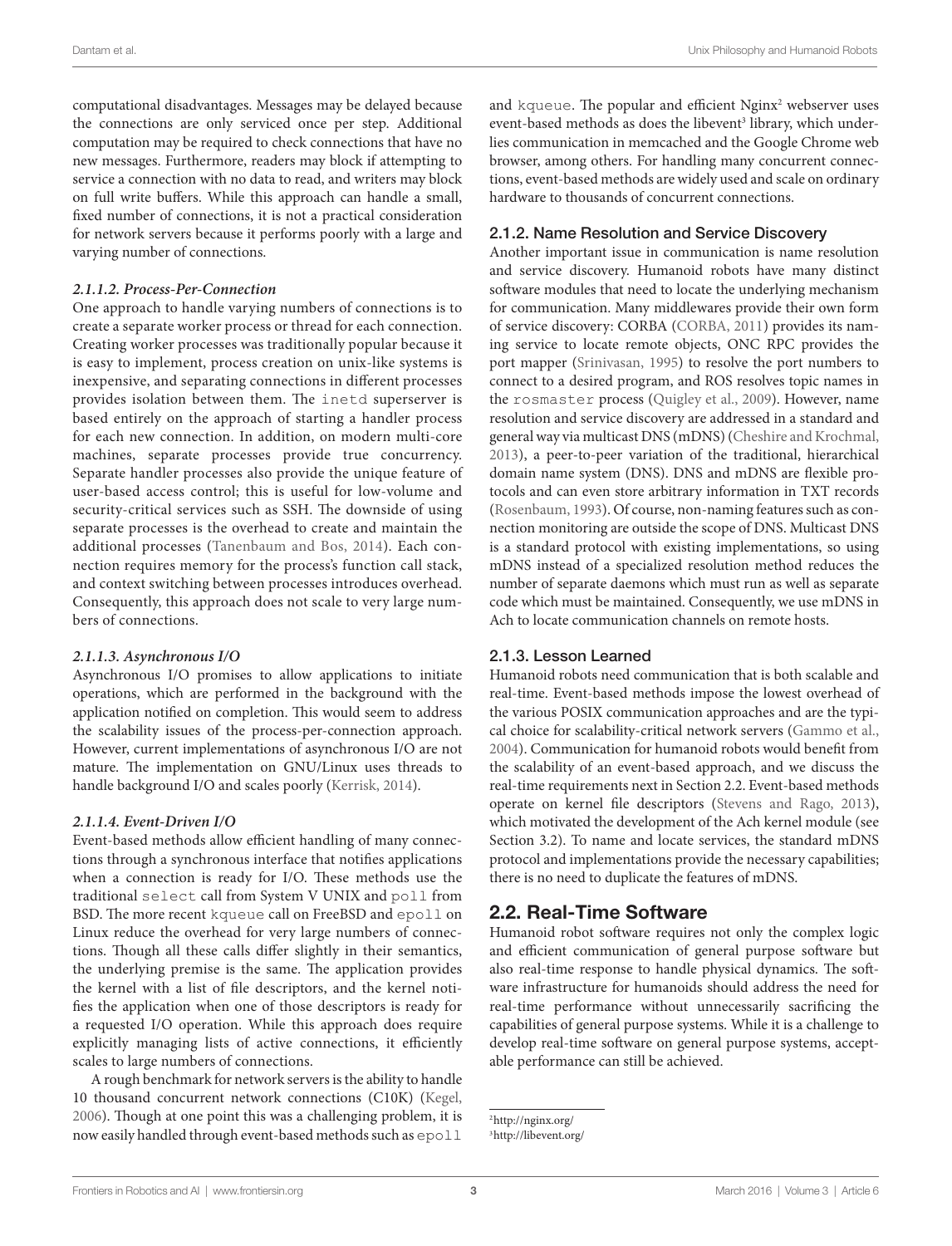### 2.2.1. Real-Time Communication

POSIX provides a variety of general purpose communication mechanisms; however, none are ideal for robot control. Robot control requires the latest data sample each control cycle. General purpose communication, however, gives priority to older data, which must be read or flushed before newer data can be received. This is the *Head of Line (HOL) Blocking* problem. The specific issues of each POSIX communication mechanism are discussed in [Dantam et al. \(2015\).](#page-10-4) It was this HOL blocking challenge that motivated the initial development of Ach ([Dantam and Stilman,](#page-10-3) [2012\)](#page-10-3), which always provides access to the most recent data sample.

Though general network servers can handle thousands of concurrent connections ([Gammo et al., 2004\)](#page-10-7), there is a key difference from the needs of humanoid robots. Network servers are primarily concerned with maximizing throughput – serving as many clients as possible. Robot control, on the other hand, requires minimizing latency – handling each communication operation in minimal and bounded time. Throughput-focused methods often attempt to reduce copying, e.g., by eliding a copy to a kernel buffer for network socket communication or directly mapping a buffer into another process's addresses space via shared memory or relaying a file descriptor through a local socket. However for robots, individual real-time messages are typically small, e.g., a few floating point values read from a sensor, so the overhead of copying the data is minimal. Instead, overhead from system calls and process context-switching dominates. This shift in focus from throughput to latency is one aspect of the difference between general-purpose and real-time systems, and is a concern that we consider in the design of the Ach data structure (see Section 3.1).

Network communication uses Quality of Service (QoS) mechanisms to improve response for traffic with special requirements, for example, by reserving bandwidth or offering predictable delays ([Huston, 2000](#page-11-11)). Linux provides *queuing disciplines* to prioritize sent traffic and reduce HOL blocking at the sending end [\(Siemon,](#page-11-12) [2013\)](#page-11-12). However, HOL blocking or dropped packets may still occur at the receiving end if the receiver does not process messages as quickly as they are sent. The popular, real-time Controller Area Network (CAN) includes a dedicated priority field in messages to guarantee that higher priority messages are sent first, though messages of equal priority are still processed first-in-first-out, different senders must use unique message priorities to avoid collisions, and packet routing is not considered ([ISO 11898-1:2015,](#page-11-13) [2015\)](#page-11-13). Higher-level communication frameworks also employ QoS, the improve predictability of communication [\(DDS 1.2,](#page-10-8) [2007;](#page-10-8) [Hammer and Bauml, 2013;](#page-10-9) [Paikan et al., 2015](#page-11-14)). Appropriate use of QoS can improve real-time network performance, but the underlying queuing of network communication still presents challenges when one needs the most recent data sample.

The Ach library that we present in Section 3.1 is an interprocess communication mechanism rather than a network protocol, resulting in a distinct set of capabilities and challenges. Network communication must address issues such as limited bandwidth, packet loss, collisions, clock skew, and security. In contrast, processes on a single host can access a unified physical memory, which provides high bandwidth and assumed perfect reliability; still, care must be taken to ensure memory consistency between asynchronously executing processes. While network protocols use QoS to prioritize traffic, Ach maintains a specific data structure (see **[Figure 1B](#page-4-0)**) to guarantee constanttime access to the most recent data sample. Furthermore, Ach communication is compatible with process priorities and priority inheritance, so higher priority processes gain first access to read from and write to an Ach channel. Overall, we view Ach is complementary to network communication. The low latency and fast latest-message-access of Ach make it well suited for real-time interprocess communication.

### 2.2.2. Real-Time Kernels

The trade-off between throughput and latency exists also at the level of the operating system kernel. General purpose kernels such as Linux and XNU (used in MacOSX) focus on maximizing throughput while real-time kernels focus on minimizing latency. QNX and VxWorks are POSIX kernels that focus on real-time performance, but both are proprietary. Open source kernels provide greater flexibility for the user, which is important for research where requirements are initially uncertain. There are two real-time variants of the open source Linux kernel. The Linux PREEMPT\_RT patch (Dietrich, 2005) seamlessly runs Linux applications with significantly reduced latency compared to vanilla Linux, and work is ongoing to integrate it into the mainline kernel. However, it is far from providing formally guaranteed bounds on latency. Xenomai runs the real-time Adeos hypervisor alongside a standard Linux kernel ([Gerum, 2004](#page-10-10)). It typically offers better latency than PREEMPT\_RT but is less polished (Brown, 2010; [Dantam et al., 2015](#page-10-4)) and its dual kernel approach complicates development. Because of the maturity, positive roadmap, and open source code base of Linux PREEMPT\_RT [\(Fayyad-Kazan et al., 2013\)](#page-10-11), we initially implement multiplexable Ach channels within this kernel.

### 2.2.3. Memory Allocation

Memory allocation is a particularly critical part of software development, even more so for real-time software. The ubiquitous malloc and free pose issues for real-time performance. Typical implementations are tuned for throughput over latency. The allocator in the GNU C Library (glibc) commonly used on Linux lazily batches manipulation of free lists. Calls to glibc's free are usually fast but sometimes take very long to complete ([Lea, 2000](#page-11-15)). In contrast, the real-time focused Two-Level Segregate Fit (TLSF) allocator [\(Masmano et al., 2004\)](#page-11-16) promises O(1) performance, though it is not tuned for multi-threaded applications. For garbage collected languages, latency is even more severe. Collection cycles introduce pause times that are unacceptable for real-time performance on humanoid robots ([Johnson et al., 2015\)](#page-11-17). Research on real-time garbage collection is ongoing ([Yuasa, 1990;](#page-11-18) [Bacon et al.,](#page-10-12)  [2003](#page-10-12); [Kalibera et al., 2011\)](#page-11-19), while [\(Smith et al., 2014](#page-11-20)) use Java for real-time control by disabling garbage collection in the real-time module. If we can constrain the ordering of allocations and frees, then the situation improves. Region-based allocators impose a last-allocated, first-freed constraint, and operate in O(1) time with low overhead [\(Hanson, 1990\)](#page-10-13). In addition, they provide the software-engineering advantage that all objects allocated from a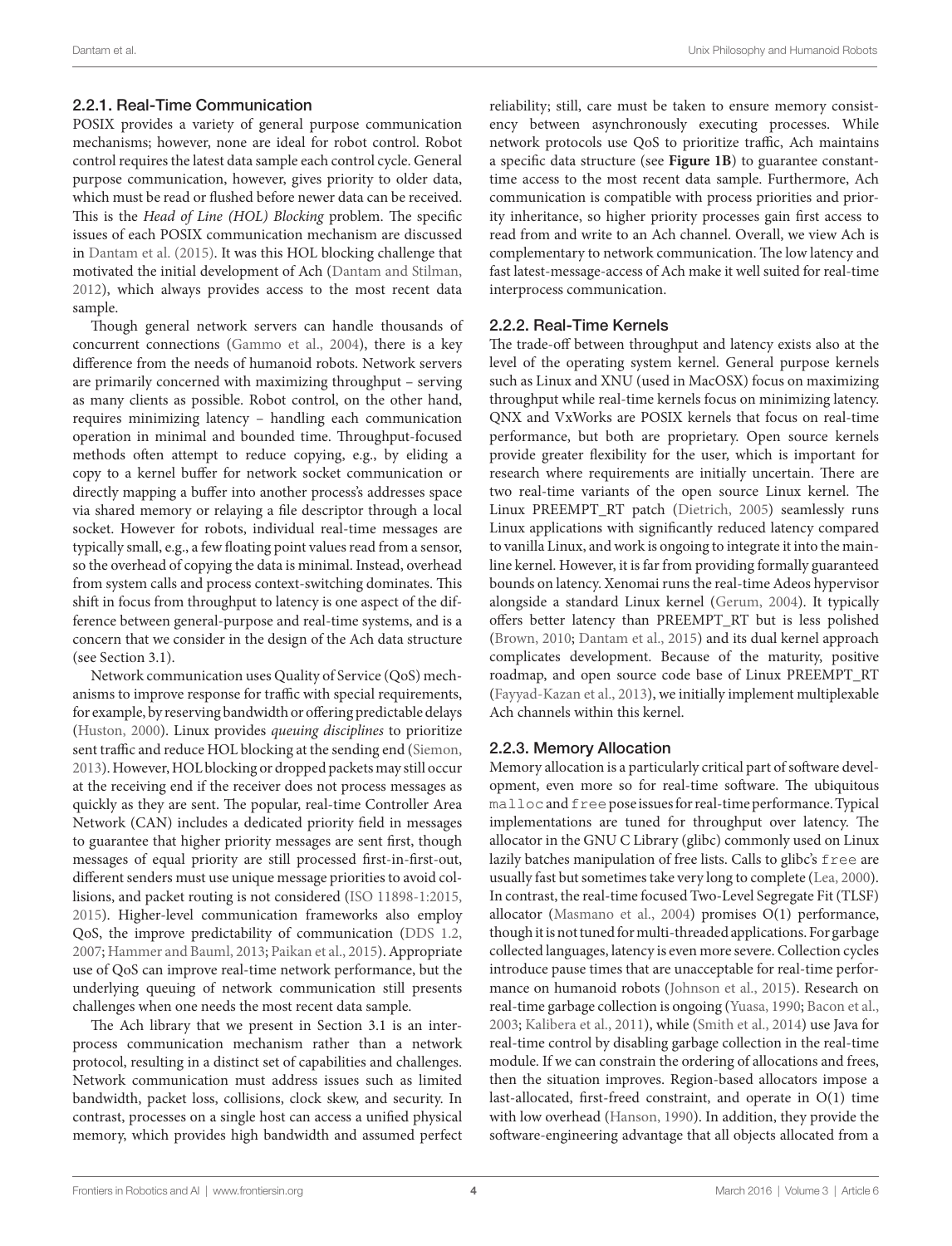

region can be freed with a single call, potentially reducing the bookkeeping necessary to avoid memory leaks. Though none of these memory allocation approaches are the universal solution for real-time constraints, each has advantages and is useful in the appropriate circumstances.

### 2.2.4. Lesson Learned

Wringing real-time performance out of a general purpose system is a careful balancing act. It requires understanding the overheads introduced by low-level calls and avoiding those with the potential to cause unacceptable resource usage. Selecting appropriate kernels and runtime support helps, but universal and guaranteed solutions are rare. A fundamental challenge is that general purpose computation considers time not in terms of correctness but only as a quality metric – faster is better – whereas real-time computation depends on timing for correctness ([Lee, 2009\)](#page-11-21). This is one area where continuing research is needed.

# 2.3. System Integration

System integration is a major challenge in robotics [\(Johnson](#page-11-17) [et al., 2015;](#page-11-17) [Zucker et al., 2015](#page-11-22)). While this is a broad issue covering algorithms, software, hardware, and operating environments, there are still lessons from the unix community that inform integration of humanoid robot software. In this regard, the humanoid robotics community mirrors the general open source world, depending on a wide variety of software packages from globally distributed authors and running on a wide variety of underlying platforms. We discuss design issues for software extensibility and compatibility in this section. In Appendix B, we discuss how build systems and package managers help integrate the many software packages required by humanoids. These general approaches for extensible design and software management are useful for similar software integration problems on humanoids.

# <span id="page-4-0"></span>2.3.1. Compatibility and Extensibility

Flexible and adaptable software is crucial to humanoid robots, where requirements and platforms are continually evolving. Tools and design principles from the POSIX programing community enable software that gracefully handles both the constant churn of ongoing development and the larger shifts of evolving platforms.

### *2.3.1.1. Mechanism vs. Policy*

A key consideration in designing flexible software is the *Separation of Mechanism and Policy* ([Silberschatz et al., 2009](#page-11-23)). Flexible software helps both in development by making it easier to prototype new systems and in long-term maintenance by making it easier to adapt to changing requirements. Software is more flexible when it provides mechanisms to perform some activity, but does not dictate overly restrictive policies over when or how to execute those activities. A canonical example of this approach is the X Window System (X11), which provides a mechanism for handling the display, but defers on policies for window management and "lookand-feel" ([Scheifler, 2004](#page-11-24)). Compared to other, more integrated windowing systems, X11 has been extraordinarily long-lived, surviving various alternatives, e.g., [Gosling et al. \(1989\),](#page-10-14) [Linton](#page-11-25)  [and Price \(1993\)](#page-11-25), and [Thomas et al. \(2003\)](#page-11-26), through changing graphics platforms. For research in particular, the separation of concerns is critically important to handling requirements that evolve as understanding of the project grows. We have followed this approach also in Ach by providing a communication mechanism but not dictating policies for message encoding or event handling. This separation of *policy* from *mechanism* is important for flexibility.

### *2.3.1.2. Binary Compatibility*

When we modify a library on the robot, it is desirable to avoid the need to modify or recompile programs using that library. This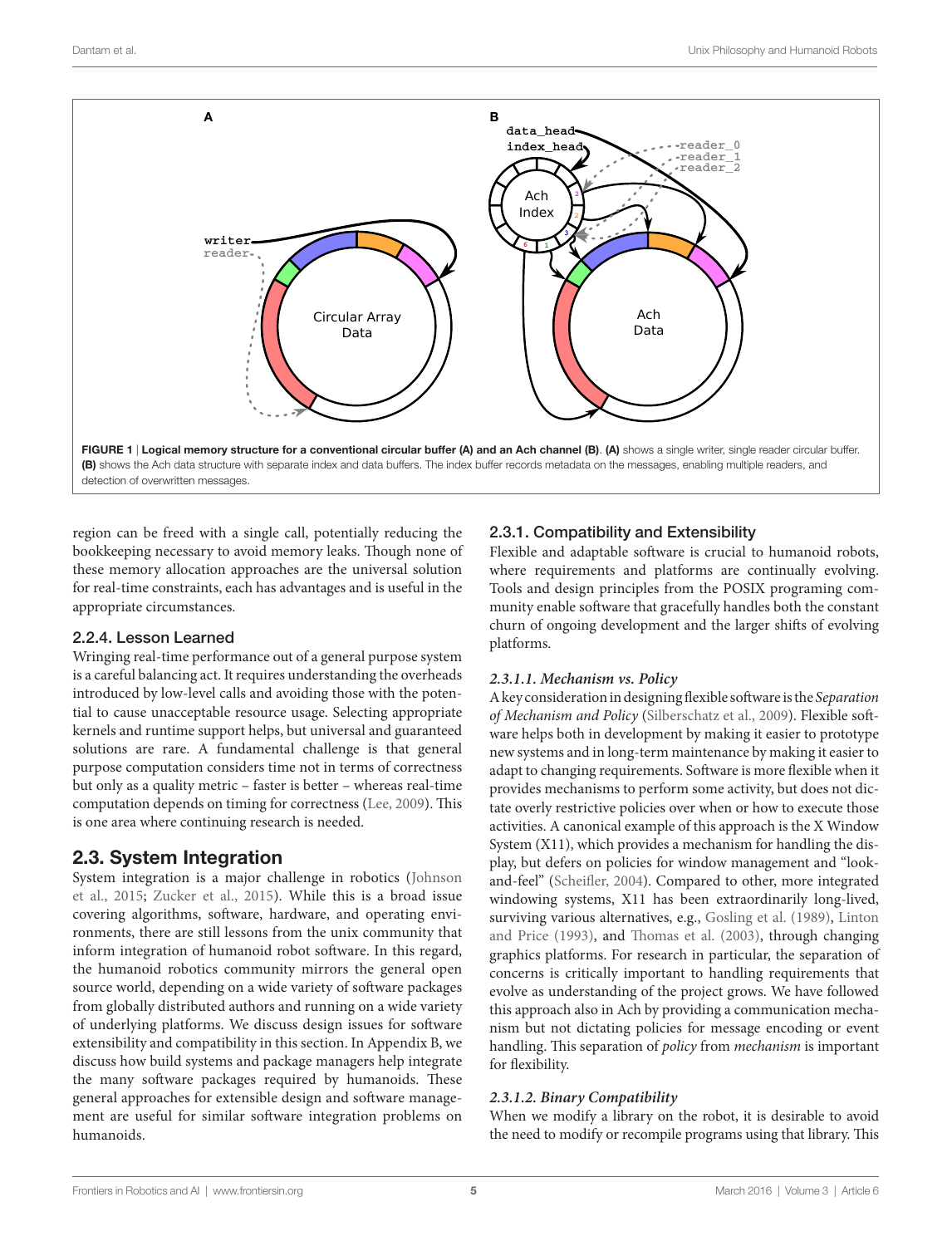requires maintaining *binary compatibility*. Preserving binary compatibility requires the library to export a compatible Application Binary Interface (ABI). Maintaining ABI compatibility helps users by avoiding the requirement to install multiple library versions and by reducing the need to recompile applications. [Drepper \(2011\)](#page-10-15) provides a detailed explanation of shared libraries and compatibility. In general, preserving binary compatibility requires that symbol names not be changed or removed and that client-visible structures preserve both their total size and the offsets of their fields. In C++, changes to the class hierarchy or virtual methods break binary compatibility. These requirements present challenges as new features are added to software. Adding new functions will not break compatibility; however, changes to structures may. There are some options to change structures while still preserving the ABI. One option, used in Ach, is to reserve space in structure declarations for fields to be added in the future. Reserving space maintains the total size of the structure when new fields are added. The cost is additional memory usage for the reserved space. Another option is to encapsulate all structure allocation and access within the library, exposing structures only as opaque pointers along with functions to access their fields. Encapsulating allocation permits changes to the underlying structure. The cost is the additional indirection and function call overhead to access the structure. When breaking the ABI is necessary, it is desirable to permit multiple ABI versions of the library to be installed together. Installing multiple ABI versions can be done by changing the library name, typically by including the version number in the library name; however, this may unnecessarily create different ABI versions when the new library version actually maintains binary compatibility. The alternative is to maintain a separate ABI version from the library version number. ABI versioning is handled differently on different operating systems; however, the Libtool component of Autotools provides a uniform interface for library versioning [\(GNU Libtool, 2015\)](#page-10-16). While preserving ABI compatibility requires care and planning, it is generally possible and benefits library users.

#### *2.3.1.3. Source Compatibility*

If we cannot maintain binary compatibility when we modify a library, it is desirable to at least require only a recompilation of programs using the library rather than modifications to the programs' source code. This requires maintaining *source compatibility*. Preserving source compatibility requires a library to export a compatible Application Programing Interface (API). Maintaining API compatibility helps users by avoiding or reducing the need for them to modify their code to accommodate API changes. API compatibility is easier to maintain than ABI compatibility, generally requiring only that symbols not be removed or renamed and that argument lists remain the same. If such changes are necessary, there are some options to reduce the burden on users. One can give users time to change their code by first *deprecating* symbols before they are removed. For example, the gets function, vulnerable to buffer overflows, was deprecated in [ISO/IEC 9899:1999 \(1999\)](#page-11-27) and removed in [ISO/](#page-11-28) [IEC 9899:2011 \(2011\)](#page-11-28). When structure fields must be renamed, one can preserve API compatibility by including both names within an anonymous union field. The old name can then be marked as deprecated. If it is possible that additional arguments may at some point be needed for a function, one can pass multiple arguments as fields within a structure or as items in a bitmasked integer. This allows additional arguments to be later included as fields in the structure or bits of the integer. This approach is used by the POSIX theads API (pthreads) in their various attribute structure arguments ([POSIX, 2008](#page-11-0)). Several functions in Ach also take a similar attribute structure as an argument. Taking these precautions to preserve API compatibility eases the task of software maintenance for library users.

#### *2.3.1.4. Language Selection*

Programing language selection is an important, though contentious issue, and no language is universally ideal for the diverse needs of humanoid robots. Developing complex applications is easier in high-level, garbage-collected languages, while strict real-time requirements preclude garbage-collection, leaving lower-level languages such as C and C++. Though C++ has many features over C that are sometimes useful, it comes at a cost which should be considered. C is often preferred by performance-sensitive projects, e.g., the Linux kernel, because it is easier for the programmer to understand and control important, low-level details such as error handling and memory allocations which C++ abstracts through exceptions and constructors. C++ also presents compatibility issues. Because C identifiers map directly to assembly language symbols, it is generally possible to link C code built with different compilers. C++, on the other hand, uses implementation-specific name mangling on identifiers, e.g., to handle overloaded functions, so linking C++ code built with different compilers may not be possible. Changes to operating systems ABIs for C++, though still infrequent, occur more often than for C. When performance requirements permit high-level, garbage-collected languages, binding low-level libraries written in C is generally easier than for C++. C is universally supported among high-level languages for foreign function bindings, e.g., JNI for Java, CFFI for Lisp, and ctypes for Python, whereas the ability to directly interact with C++ classes is less common. Because Ach is performance sensitive and real-time, it is implemented in C. To interface with high-level, non-real-time modules, Ach provides foreign function bindings for Common Lisp, Python, and Java. Given the trade-offs among programing languages, one should be judicious in selecting languages for implementations and interfaces.

#### 2.3.2. Lesson Learned

The unix programing tradition provides many tools and conventions to assist with system integration of humanoid robot software. Following established conventions to preserve ABI and API compatibility makes software easier to use by reducing the system administration and software maintenance task for users. Appropriate languages ease software development and maintenance while still providing acceptable performance. Though this is far from covering the full range of system integration issues for humanoid robots, it goes a long way toward addressing softwarespecific system integration.

# 3. EXTENDING LINUX COMMUNICATION

POSIX provides a rich variety of communication methods that are well suited for general purpose information processing, but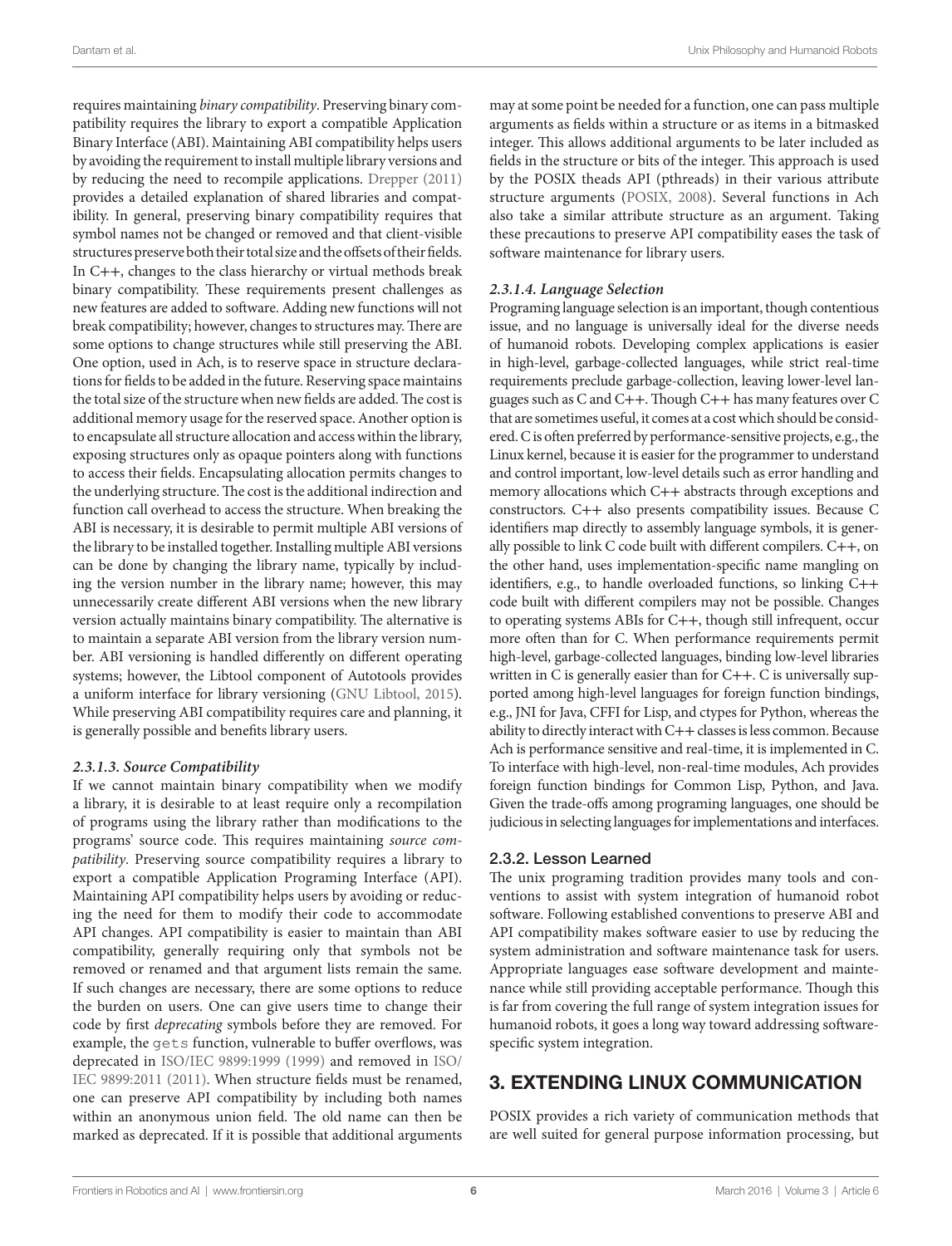none are ideal for real-time robot control. General computation favors throughput over latency. POSIX communication favors older data over newer. In contrast, real-time control requires low latency access to the newest data. [Dantam et al. \(2015\)](#page-10-4) discusses the challenges of POSIX communication in detail. This gap has made it difficult to develop real-time applications in the multiprocess POSIX style. To address this communication need, we developed the Ach library.

# 3.1. The Ach IPC Library

Ach provides a message bus or publish-subscribe style of communication between multiple writers and multiple readers ([Dantam et al., 2015](#page-10-4)). Robots using Ach have multiple channels across which individual data samples are published. Messages are sent as byte arrays, so arbitrary data may be transmitted such as floating point vectors, text, images, and binary control messages. The primary unique feature of Ach is that newer messages always supersede older messages whereas POSIX communication gives priority to older data and will block or drop newer messages when buffers are full. Ach's latest-message semantics are appropriate for continuous, time-varying signals such as reference velocities or position measurements. In other cases where reliable messaging is required, such as updating a PID gain value, Ach may provide sufficient reliability by using a separate channel with a large buffer; however, this is a secondary consideration. Ach's primary focus on latest-information, publish-subscribe messaging give it unique capabilities for real-time communication of physical data samples.

#### 3.1.1. Relation to Robotics Middleware

There are many other communication systems developed for robotics; however, Ach provides a unique set of features and capabilities. First, many other systems operate as frameworks ([Bruyninckx et al., 2003;](#page-10-0) [Metta et al., 2006](#page-11-29); [Quigley et al., 2009\)](#page-11-3) that impose specific structure on the application. Sometimes this structure is helpful when it fits the desired application, and other times such imposed structure may impede development if the requirements are outside the particular framework's model. In contrast, Ach strictly adheres to the idea of *mechanism, not policy* (see Section 2.3.1.1), providing a flexible communication method that is easily integrated with other approaches (see Appendix A). One could also view Ach as providing low-level capabilities that could serve as a useful building-block for such higher-level frameworks. Second, many other systems focus on network communication ([Metta et al., 2006;](#page-11-29) [Quigley et al., 2009](#page-11-3); [Huang](#page-10-17) [et al., 2010;](#page-10-17) [Hammer and Bauml, 2013\)](#page-10-9). In contrast, Ach focuses on local, interprocess communication. This focus enables it to achieve superior performance in its domain [\(Dantam et al., 2015\)](#page-10-4), and we view Ach as complementary to various network protocols. Finally, Ach provides unique semantics that make it especially suited to real-time communication of continuously varying data. Similar to multicast methods ([Huang et al., 2010\)](#page-10-17), Ach efficiently supports multiple senders and receivers. Ach implicitly supports *process priorities* whereas network-based methods use *QoS* ([DDS](#page-10-8) [1.2, 2007;](#page-10-8) [Hammer and Bauml, 2013\)](#page-10-9). Crucially, Ach eliminates any possibility HOL blocking (see Section 2.2.1). Networkbased methods can handle HOL blocking at the sending and

receiving ends [\(Metta et al., 2006\)](#page-11-29), but dealing with assumptions in intermediate infrastructure and code is a difficult challenge [\(Gettys and Nichols, 2012](#page-10-18)). Overall, the unique design decisions underlying Ach result in special advantages for local, real-time communication, and we consider Ach as a key component within a larger robot software system.

### 3.1.2. Design of Ach

The data structure for each channel, shown in **[Figure 1B](#page-4-0)**, is a pair of circular buffers, (1) a data buffer with variable sized entries and (2) an index buffer with fixed-size elements indicating the offsets into the data buffer. Ach provides additional capabilities compared to a typical circular buffers, such as in **[Figure 1A](#page-4-0)**:

- Ach allows multiple receivers;
- • Ach always allows access to the newest data;
- • Ach drops the oldest data instead of the newest data when the buffer is full.

Two procedures compose the core of ach: ach put and ach get. Detailed pseudocode is provided in Dantam and [Stilman \(2012\),](#page-10-3) and their use is discussed in the Ach manual [\(Dantam, 2015b\)](#page-10-19) and programing reference [\(Dantam, 2015a\)](#page-10-20).

The procedure ach put inserts new messages into the channel. It is analogous to the POSIX write, sendmsg, and mq\_send functions. The procedure is given a pointer to the shared memory region for the channel and a byte array containing the message to post.

Algorithm 1 (ach\_put). There are four broad steps to the ach put procedure:

- 1. Get an index entry. If there is at least one free index entry, use it. Otherwise, clear the oldest index entry and its corresponding message in the data array.
- 2. Make room in the data array. If there is enough room already, continue. Otherwise, repeatedly free the oldest message until there is enough room.
- 3. Copy the message into data array.
- 4. Update the offset and free counts in the channel structure.

The procedure ach get receives a message from the channel. It is analogous to read, recvmsg, and mq\_receive. The procedure takes a pointer to the shared memory region, a storage buffer to copy the message to, the last message sequence number received, the next index offset to check for a message, and option flags indicating whether to block waiting for a new message and whether to return the newest message bypassing any older unseen messages.

Algorithm 2 (ach\_get). There are four broad steps to the ach get procedure:

- 1. If given the option argument to wait for a new message and there is no new message, then wait. Otherwise, if there are no new messages, return a status code indicating this fact.
- 2. Find the index entry to use. If given the option argument to return the newest message, use the newest entry. Otherwise, if the next entry we expected to use contains the next sequence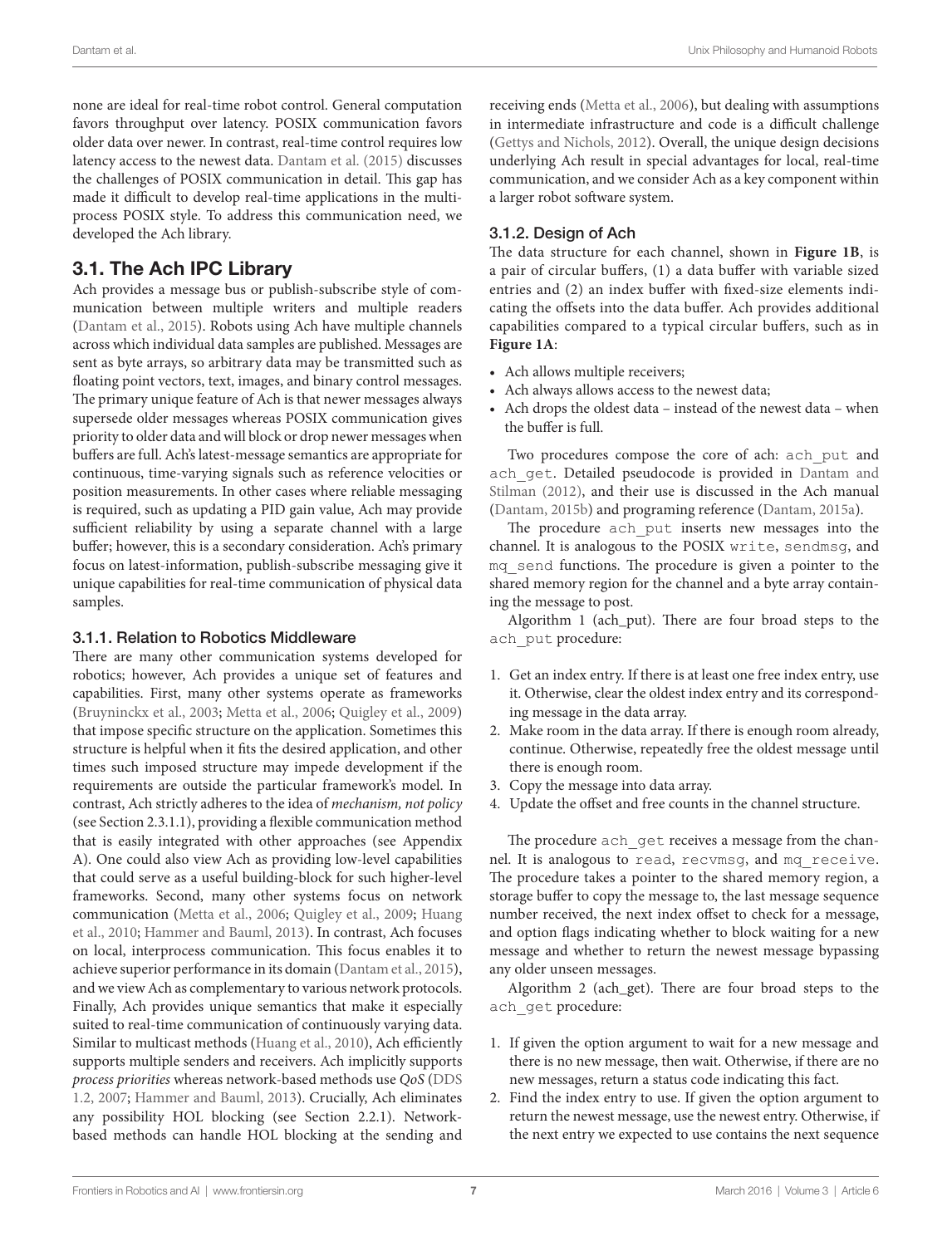number, we expect to see, use that entry. Otherwise, use the oldest entry.

- 3. According to the offset and size from the selected index entry, copy the message from the data array into the provided storage buffer.
- 4. Update the sequence number count and next index entry offset for this receiver.

Ach provides unique semantics compared to traditional POSIX communication. Processes on a single host can access a unified physical memory, which provides high bandwidth and assumed perfect reliability; still, care must be taken to ensure memory consistency between asynchronously executing processes. In contrast, real-time communication across a network need not worry about memory consistency, but must address issues such as limited bandwidth, packet loss, collisions, clock skew, and security.

#### 3.1.3. User Space Limitations

The initial implementation of Ach located the data structure shown in **[Figure 1B](#page-4-0)** in POSIX shared memory and synchronized access using a mutex and a condition variable. This presented a few potential error modes and limitations: a rogue or faulty process could deadlock or corrupt a channel and each thread was limited to waiting for data on single channel at a time. We discuss these potential issues next and resolve them with the kernel space implementation described in Section 3.2.

While the formal verification of Ach [\(Dantam et al., 2015\)](#page-10-4) guarantees that it will not deadlock with regular use of the library calls, deadlock may still occur if a reader or writer dies, e.g., with a  $k$ ill  $-9$ , inside a library call. This is partially mitigated by the use of robust POSIX mutexes, which detect this condition and handle interrupted reads. Additional code could be added, which would rollback an interrupted write.

Because all processes accessing the channel must have read and write access to the shared memory region, a rogue process could corrupt the channel data structures. Currently, unintentional corruption is weakly detected with guard bytes. This could be improved with better sanity checks of the channel and automatic recreation of corrupted channels.

The use of POSIX threads synchronization primitives limits each thread to wait for new messages on a single channel at a time. Readers wait for new messages on a per-channel POSIX condition variable and are notified by the writer when a new message is posted. POSIX threads are limited to waiting on only a single condition variable at a time; thus, there is no way in this implementation for a thread to simultaneously wait for data on multiple channels. Alternative file-based notification, e.g., using pipes or sockets, would allow multiplexing but may cause extra context-switching and additional logic would be required to ensure that tasks run in priority order. This semantic limitation was the primary motivation for the development of the kernel space Ach implementation.

# 3.2. Kernel Space Ach

To address the limitations of user space Ach presented in Section 3.1.3, we develop a new kernel space implementation of the

Ach data structure and procedures. This implementation runs in the Linux kernel. The channel buffers shown in **[Figure 1B](#page-4-0)** are located in kernel memory, protecting channels from corruption and deadlock (see **[Figure 2](#page-7-0)**). Critically, channels are accessed from user space via file descriptors, enabling efficient multiplexing through eventbased poll/select style calls. This enables efficient real-time communication using established network programing idioms.

#### 3.2.1. Kernel Module Implementation

Ach is implemented in kernel space as a Linux module that creates a device file for each channel. When the module is loaded, it creates the /dev/achctrl device to manage channel creation and removal. Each channel is represented with a separate virtual device, e.g., /dev/ach-foo for channel foo. These virtual devices are not accessed directly by applications but instead are accessed through the Ach library using the same API as user space channels. This provides backward source-compatibility with the user space implementation and allows applications to freely switch between user and kernel space channels. The library functions to create channels (ach\_create) and remove channels (ach\_ unlink) operate on kernel channels through ioctl system calls on the /dev/achctrl device. The library functions to send (ach\_put) and receive (ach\_get) messages map to write and read, respectively. Additional parameters for receiving messages, such as timeouts or flags to retrieve the newest message, are passed to the kernel via ioctls. Event-based multiplexing of ach channels – alongside sockets, pipes, and other file descriptors – is possible by passing the file descriptor for the channel device file to poll, select, etc; the kernel module performs the appropriate notification when a new message is posted to the channel. By providing this kernel-supported, file-descriptor-based interface to ach channels, we improve the ability to handle multiple data sources and to interoperate with other communication mechanisms using the standard POSIX event-based I/O functions.



<span id="page-7-0"></span>FIGURE 2 | Backing memory locations for Ach channels. Channels in the process heap are private to the process. Channels in POSIX shared memory are accessible by multiple processes. The kernel channels presented in this paper are available through per-channel virtual devices and are also accessible by multiple processes. The virtual devices are accessed from user space through file descriptors, meaning the kernel channels can be multiplexed via select, poll, etc. Because kernel channels are in protected kernel memory, they cannot be corrupted by rogue processes.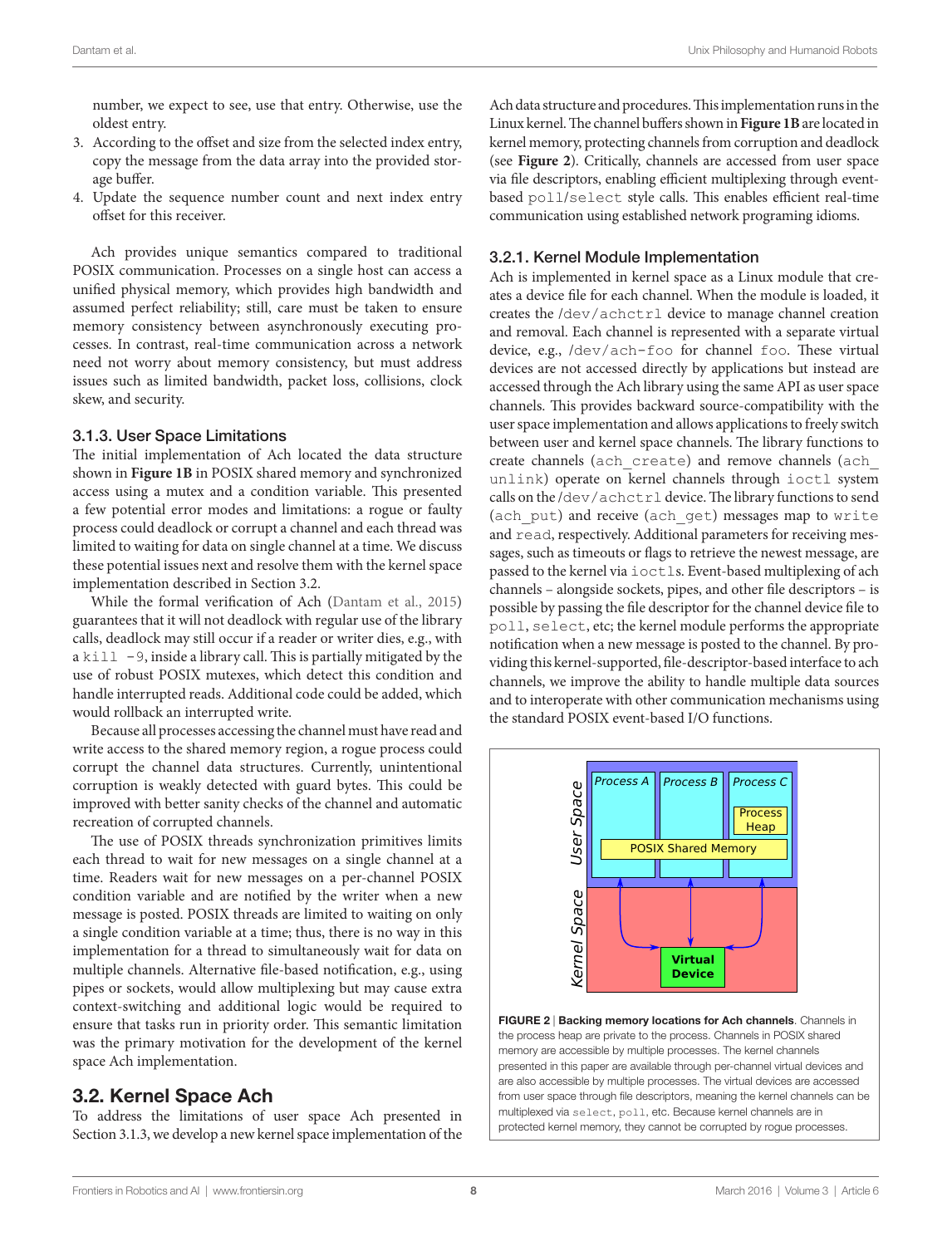Multiplexing of Ach kernel channels is possible with the following steps:

Algorithm 3 (Ach Multiplexing).

- 1. Open all channels with ach\_open.
- 2. Obtain the channels' file descriptors by calling ach channel\_fd, and record the file descriptors in the struct pollfd.
- 3. Call poll to wait for new data on any channel.
- 4. Call ach get on channels with new data.

Appendix A provides a complete example of multiplexing Ach channels alongside conventional POSIX streams.

#### 3.2.2. Advantages of Kernel Space Ach

The in-kernel Ach implementation removes the limitations of the user space implementation discussed in Section 3.1.3. Primarily, it permits multiplexing of multiple channels alongside other POSIX communication mechanisms using standard and efficient eventbased I/O, e.g., select and poll. For humanoid robots, where a process may need to receive data from a large number of sources, this ability to conduct efficient I/O is a critical advantage. In addition, the potential of user space channels for corruption and deadlock from rogue processes is eliminated in the kernel implementation. Kernel channels are in kernel memory which cannot be directly accessed by user space processes. The kernel implementation eliminates the faults of user space Ach, giving it the same features and robustness as standard POSIX communication mechanisms.

#### 3.2.3. Disadvantages of Kernel Space Ach

The in-kernel implementation does present some potential disadvantages for portability and a caveat regarding robustness.

While the user space implementation used standard POSIX calls, the in-kernel implementation is Linux-specific, running on vanilla and PREEMPT\_RT kernels. This would present an issue if it is necessary to use a non-Linux kernel, requiring additional work to implement Ach within that separate kernel. However, the Ach code is modular and well-factored – the core code is largely shared between the user and Linux kernel space implementations. Adding an additional backend for another kernel should not be a major challenge, and we hope to develop a kernel module for Xenomai in the future.

Code in kernel space faces stricter correctness requirements than in user space. Software errors in the Ach kernel module – as with any kernel space code – can potentially crash the entire operating system. However, for humanoid robots, any software error, whether in user or kernel space, can potentially – and literally – crash the entire robot. Thus, moving Ach to the kernel does not significantly change the severity of potential errors. Still, it is important to understand the strict requirements on kernel space code.

# 3.3. Benchmarks

We provide benchmark results of message latency for Ach compared to a variety of other kernel communication methods.[4](#page-8-0)

Latency is often more critical than bandwidth for real-time control as the amount of data per sample is generally small, e.g., state and reference values for several joint axes. Consequently, the actual time to copy the data is negligible compared to other sources of overhead such as process scheduling. The benchmark application performs the following steps:

- 1. Initialize communication structures;
- 2. fork sending and receiving processes;
- 3. Sender: Post timestamped messages at the desired frequency;
- 4. Receivers: Receive messages and record latency of each messaged based on the timestamp.

**[Figure 3](#page-9-0)** shows the results of the benchmarks, run on an Intel® Core™ i7-4790 at 3.6 GHz under Linux 3.18.16-rt13 PREEMPT RT. We compare Ach with several common POSIX communication mechanisms. In contrast to Ach and these lightweight, kernel methods, heavyweight middleware such as ROS and CORBA impose several times greater communication latency ([Dantam](#page-10-4)  [et al., 2015](#page-10-4)). All the methods shown in **[Figure 3](#page-9-0)** are similar in performance, indicating that the bulk of overhead is due to the process context switch rather than the minimal time for the actual communication operation. For the single receiver case, both user and kernel space Ach provide comparable latency to POSIX communication. While the latency is similar, there are also important feature differences. Kernel space Ach can multiplex across multiple channels while user space Ach cannot, and unlike POSIX communication, Ach directly supports multiple subscribers. The results in **[Figure 3](#page-9-0)** show that Ach provides strong performance, along with its ability to handle multiple subscribers and its unique latest-message-favored semantics.

# 3.4. Case Study: Baxter Robot

We use the new kernel space Ach implementation in our control system for the Baxter robot. The Baxter is a dual-arm manipulator. Each arm has 7 degrees of freedom and a parallel jaw gripper. The integrated electronics enable position, velocity, and torque control of the robot's axes. We implement several modes of multiaxis control using this interface.

**[Figure 4](#page-9-1)** shows our Ach-based control system for the Baxter robot. In this system, each driver and controller runs as a separate, isolated operating system process. Previous ach-based systems ran drivers as separate processes, but multiple controllers were combined into a single processes ([Dantam et al., 2015](#page-10-4)). Because kernel space Ach channels are efficiently multiplexable, we can run the Baxter controllers in separate processes, each outputing to a distinct channel. The ref process receives messages from all these channels, selecting the highest priority message to communicate to the robot. This design efficiently integrates multiple control modes for the robot, each running in separate processes.

In addition to the processes shown in **[Figure 4](#page-9-1)**, we also run a separate, non-real-time logging process. All the control system processes write log messages to a single event channel. In normal operation, the logger waits for new messages on the event channel, stepping through each posted message and recording it to a log file. However, if log messages are posted faster than the logger can process them, for example whether due limited CPU cycles

<span id="page-8-0"></span><sup>4</sup>Benchmark code available at<http://github.com/golems/ach>

[Frontiers in Robotics and AI](http://www.frontiersin.org/Robotics_and_AI) | [www.frontiersin.org](http://www.frontiersin.org)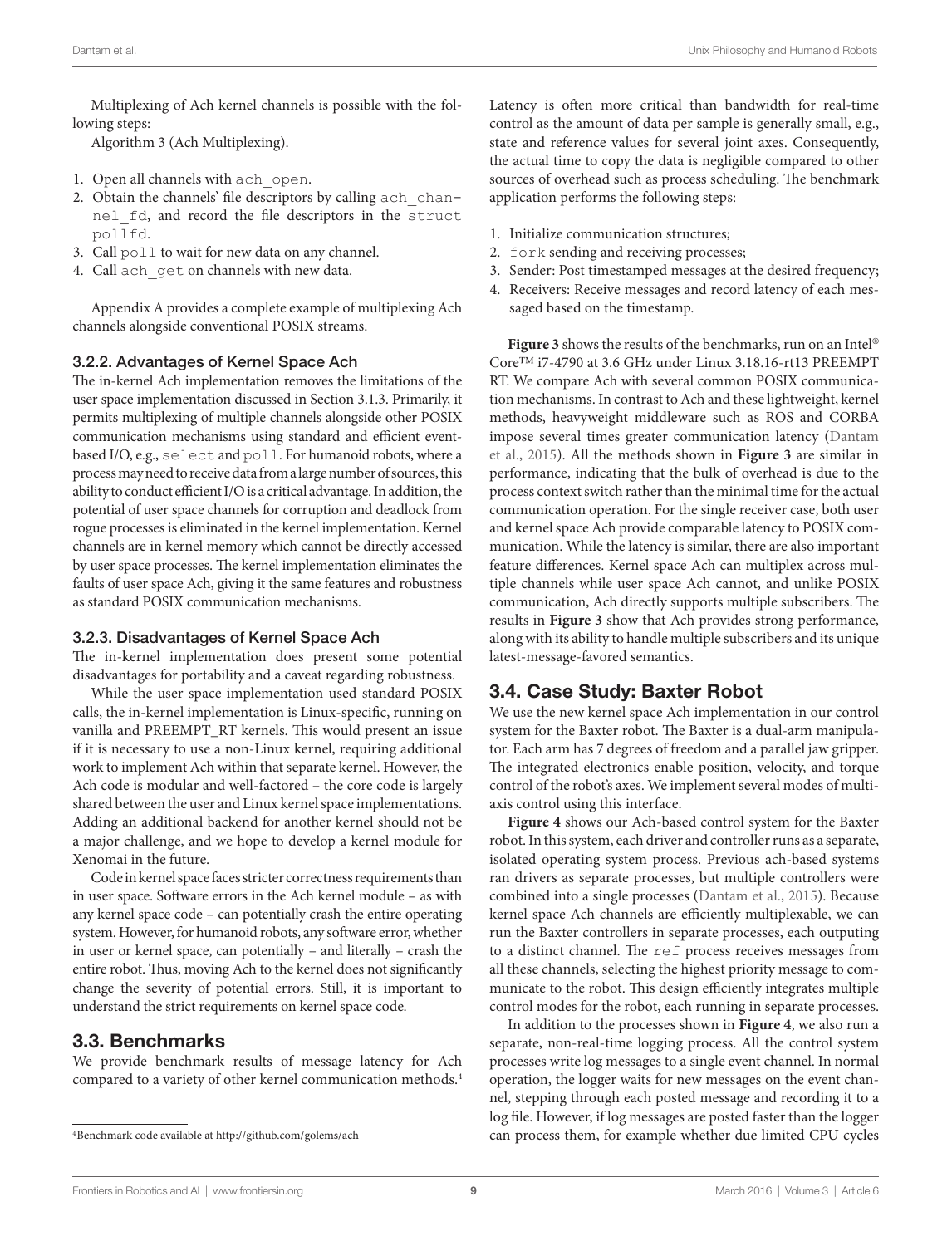

<span id="page-9-0"></span>FIGURE 3 | Message Latency for Ach and POSIX communication. Ach has comparable performance to optimized POSIX communication, and unlike POSIX methods, Ach enables multiple receivers and prioritizes newer data. In the plots, "Mean" is the average latency over all messages, "99%" is the latency that 99% of messages beat, and "Max" is the maximum recorded latency. The long-tail of the worst-case behavior arises from the focus of general purpose platforms on average-case performance instead of bounded response needed by real-time systems. For example, lazy algorithms and hardware memory caches improve average performance, but still leave the worst-case cost to pay.



<span id="page-9-1"></span>or a programing error, some messages will be skipped as they are overwritten in the circular buffer (see **[Figure 1B](#page-4-0)**). The alternative to skipping messages would be to block the message sender until the logger can process messages or to buffer an unbounded number of unprocessed log messages. Neither blocking a real-time process nor growing a buffer without bound is desirable in a realtime control system. Instead, Ach overwrites the oldest message and the system continues, missing only the skipped log messages.

The primary advantages of this multi-process control system design are modularity and robustness to software errors. Separating drivers and controllers into different processes means they can be developed and tested independently. This separation is particularly useful to prototype new controllers, which can be developed without disturbing previously tested work. For example, we developed and tested the workspace controller described in Kingston et al. (2015) without any modification to the processes in **[Figure 4](#page-9-1)**. Failures encountered while developing and testing the new controller did not affect the other running control processes. In contrast, combining multiple controllers in a single process as was necessary for the user space Ach systems presented in [Dantam et al. \(2015\)](#page-10-4) means that errors encountered while prototyping a new controller will not interfere with existing control modes. In research applications on robot control, easing controller development and testing is a key advantage.

# 4. CONCLUSION

We have discussed the application of unix design principles to robot software. Among the various unix tools and conventions, the multiprocess design typical of unix applications improves modularity and robustness, critical needs for complex systems such as humanoid robots. We enable this multiprocess design for real-time control with the efficient Ach communication library. This approach is general, applying to multiple types of robots and other complex mechatronic systems that require coordination of many hardware devices and software modules. Ach fills a need in robot software unmet by POSIX, providing a communication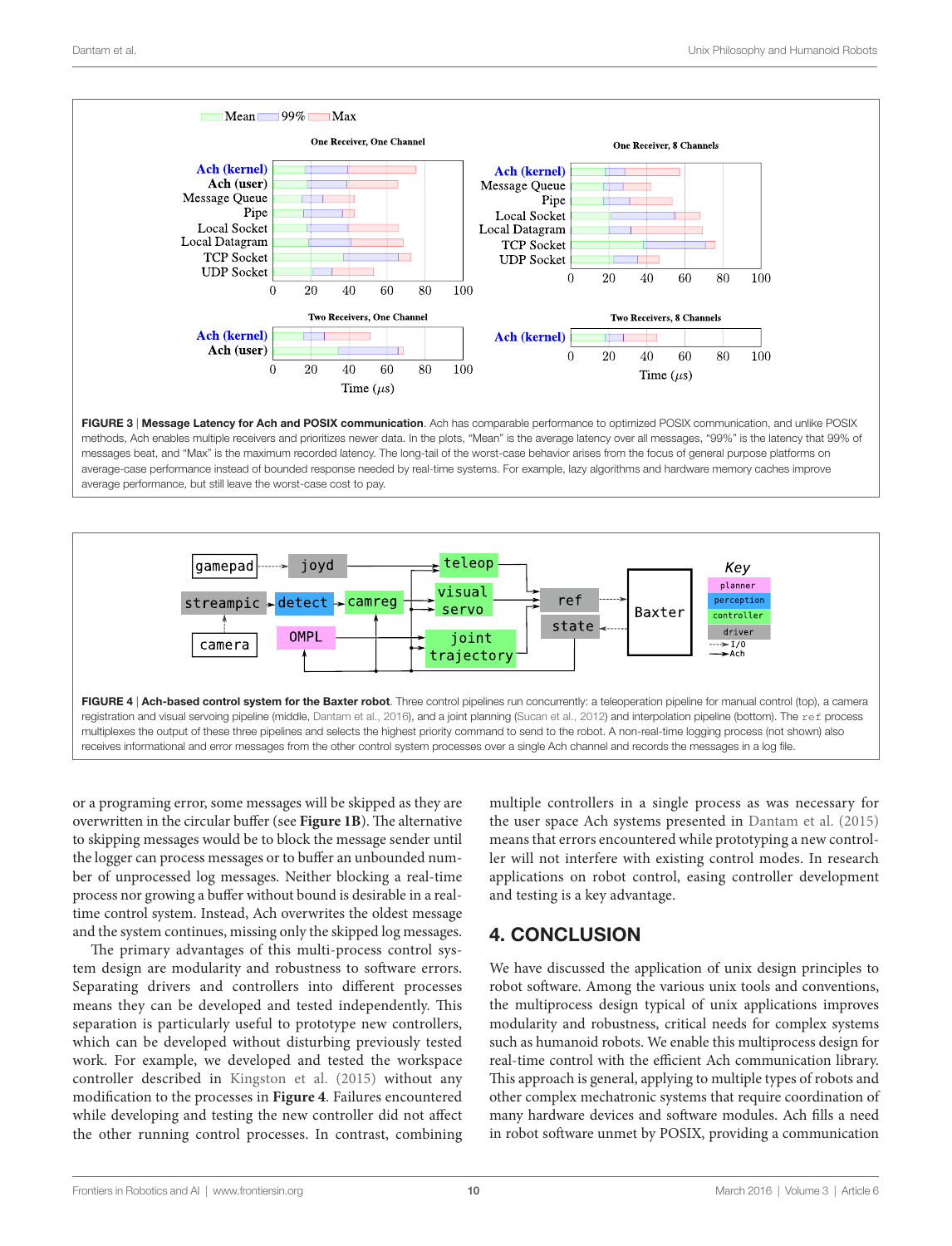mechanism that supports multiple receivers and gives priority to newer messages. The kernel space implementation presented in this paper exposes a file descriptor interface, enabling multiplexing of messages from many sources and efficient integration with other communication methods. Kernel space Ach enables development of real-time robot software in the conventional modular, robust, multi-process unix style.

The approach to robot software development we have presented – advocating use of existing tools and conventions from the unix programing community – is inherently conservative. While building on unix provides a mature set of capabilities, new research in techniques to automate software development have the potential to radically improve the development process.

Formal methods for software verification and synthesis can greatly ease software development. Some tools are already in widespread use [\(Cimatti et al., 2002](#page-10-22); [Ball et al., 2004](#page-10-23)), and we used SPIN [\(Holzmann, 2004\)](#page-10-24) to verify Ach in [Dantam et al.](#page-10-4) [\(2015\)](#page-10-4). Formal methods continue to be an active research area in robotics ([Wang et al., 2009](#page-11-31); [Dantam and Stilman, 2013](#page-10-25); [Liu](#page-11-32) [et al., 2013;](#page-11-32) [Nedunuri et al., 2014;](#page-11-33) [Lignos et al., 2015](#page-11-34)), bridging the fields of software engineering, automatic control, and planning and scheduling. Though limits remain on which problems admit

# **REFERENCES**

- <span id="page-10-12"></span>Bacon, D. F., Cheng, P., and Rajan, V. (2003). "A real-time garbage collector with low overhead and consistent utilization," in *Symposium on Principles of Programming Languages*, Vol. 38 (New Orleans, LA: ACM), 285–298.
- <span id="page-10-23"></span>Ball, T., Cook, B., Levin, V., and Rajamani, S. K. (2004). "SLAM and static driver verifier: technology transfer of formal methods inside Microsoft," in *Integrated Formal Methods, Volume 2999 of Lecture Notes in Computer Science* (Canterbury: Springer), 1–20.
- [Brown, J.](https://www.osadl.org/fileadmin/dam/rtlws/12/Brown.pdf) H., and Martin, B. (2010). *How Fast Is Fast Enough? Choosing between Xenomai and Linux for Real-time Applications*. Technical Report, Rep Invariant Systems. Available at: https://www.osadl.org/fileadmin/dam/rtlws/12/Brown. pdf
- <span id="page-10-1"></span>Brugali, D., and Scandurra, P. (2009). Component-based robotic engineering (part I)[tutorial]. *IEEE Rob. Autom. Mag.* 16, 84–96. doi:[10.1109/MRA.2009.934837](http://dx.doi.org/10.1109/MRA.2009.934837)
- <span id="page-10-0"></span>Bruyninckx, H., Soetens, P., and Koninckx, B. (2003). "The real-time motion control core of the Orocos project," in *International Conference on Robotics and Automation*, Vol. 2 (Taipei: IEEE), 2766–2771.
- <span id="page-10-27"></span>[Catkin.](http://wiki.ros.org/catkin/conceptual_overview) (2015). *Catkin Conceptual Overview*. Available at: http://wiki.ros.org/ catkin/conceptual\_overview
- <span id="page-10-6"></span>[Cheshire, S., and Krochmal, M.](https://tools.ietf.org/html/rfc6762) (2013). *Multicast DNS*. Internet Engineering Task Force. Available at: https://tools.ietf.org/html/rfc6762
- <span id="page-10-22"></span>Cimatti, A., Clarke, E. M., Giunchiglia, E., Giunchiglia, F., Pistore, M., Roveri, M., et al. (2002). "Nusmv 2: an opensource tool for symbolic model checking," in *Computer Aided Verification, CAV '02* (London: Springer-Verlag), 359–364.
- <span id="page-10-5"></span>[CORBA.](http://www.omg.org/spec/CORBA/3.1.1/) (2011). *Common Object Request Broker Architecture (CORBA/IIOP)*, 3.1.1 Edn. The Object Management Group. Available at: http://www.omg.org/spec/ CORBA/3.1.1/
- <span id="page-10-20"></span>[Dantam, N. T](http://golems.github.io/ach/api/). (2015a). *Ach IPC Library*. Available at: http://golems.github.io/ach/ api/
- <span id="page-10-19"></span>[Dantam, N. T.](http://golems.github.io/ach/manual/) (2015b). *Ach IPC User Manual*. Available at: http://golems.github. io/ach/manual/
- <span id="page-10-21"></span>Dantam, N. T., Amor, H. B., Christensen, H., and Stilman, M. (2016). "Online camera registration for robot manipulation," in *Experimental Robotics*. eds M. Ani Hsieh, O. Khatib, and V. Kumar (Switzerland: Springer), 179–194.
- <span id="page-10-4"></span>Dantam, N. T., Lofaro, D., Hereid, A., Oh, P., Ames, A., and Stilman, M. (2015). The Ach IPC library. *Rob. Autom. Mag.* 22, 76–85. doi:[10.1109/MRA.2014.2356937](http://dx.doi.org/10.1109/MRA.2014.2356937)
- <span id="page-10-3"></span>Dantam, N. T., and Stilman, M. (2012). "Robust and efficient communication for real-time multi-process robot software," in *International Conference on Humanoid Robots* (Osaka: IEEE), 316–322.

formal reasoning, further research has the potential to broaden the scope of formal methods for humanoid robot software, changing our fundamental approach to software development.

# AUTHOR CONTRIBUTIONS

ND, primary author of overall software, secondary author of additional modules described in paper. KB, primary author of additional modules described in paper. MJ, additional contributions to software. TB, supported work at Atlas Copco and Prevas, contributions to design and testing methods. LK, supported work at Rice University, contributions to testing and presentation of the work.

# ACKNOWLEDGMENTS

Work at Rice University by ND and LK has been supported in part by NSF IIS 1317849, NSF CCF 1514372, and Rice University Funds. Work by KB, MJ, and TF has been supported by Atlas Copco Rock Drills AB. We thank Zachary K. Kingston for his development work and continuing maintenance of the presented Baxter software example.

- <span id="page-10-25"></span>Dantam, N. T., and Stilman, M. (2013). The motion grammar: analysis of a linguistic method for robot control. *Trans. Rob.* 29, 704–718. doi[:10.1109/](http://dx.doi.org/10.1109/TRO.2013.2239553) [TRO.2013.2239553](http://dx.doi.org/10.1109/TRO.2013.2239553)
- <span id="page-10-8"></span>[DDS 1.2.](http://www.omg.org/spec/DDS/1.2/) (2007). *Data Distribution Service for Real-time Systems*, 1.2 Edn. The Object Management Group. Available at: http://www.omg.org/spec/DDS/1.2/
- Dietrich, S.-T., and Walker, D. (2005). The evolution of real-time Linux. In *7th Real Time Linux Workshop*.
- <span id="page-10-15"></span>[Drepper, U](http://www.akkadia.org/drepper/dsohowto.pdf). (2011). *How to Write Shared Libraries*. Technical Report, Red Hat. Available at: http://www.akkadia.org/drepper/dsohowto.pdf
- <span id="page-10-11"></span>Fayyad-Kazan, H., Perneel, L., and Timmerman, M. (2013). Linux PREEMPT-RT vs. commercial RTOSs: how big is the performance gap? *J. Comput.* 3, 135–142. doi[:10.5176/2251-3043\\_3.1.244](http://dx.doi.org/10.5176/2251-3043_3.1.244)
- <span id="page-10-7"></span>Gammo, L., Brecht, T., Shukla, A., and Pariag, D. (2004). "Comparing and evaluating epoll, select, and poll event mechanisms," in *Proceedings of the 6th Annual Ottawa Linux Symposium*. Available at: [http://citeseerx.ist.psu.edu/viewdoc/](http://citeseerx.ist.psu.edu/viewdoc/summary?doi=10.1.1.215.7953) [summary?doi=10.1.1.215.7953](http://citeseerx.ist.psu.edu/viewdoc/summary?doi=10.1.1.215.7953)
- <span id="page-10-10"></span>Gerum, P. (2004). *Xenomai – Implementing a RTOS Emulation Framework on Gnu/ Linux*. Technical Report, Xenomai.
- <span id="page-10-18"></span>Gettys, J., and Nichols, K. (2012). Bufferbloat: dark buffers in the internet. *Commun. ACM* 55, 57–65. doi:[10.1145/2063176.2063196](http://dx.doi.org/10.1145/2063176.2063196)
- <span id="page-10-16"></span>[GNU Libtool.](https://www.gnu.org/software/libtool/manual/) (2015). *GNU Libtool – Portable Dynamic Shared Object Management*. Free Software Foundation. Available at: https://www.gnu.org/software/libtool/ manual/
- <span id="page-10-26"></span>[GNU Standards.](https://www.gnu.org/prep/standards/) (2015). *GNU Coding Standards*. Free Software Foundation. Available at: https://www.gnu.org/prep/standards/
- <span id="page-10-14"></span>Gosling, J., Rosenthal, D. S., and Arden, M. J. (1989). *The NeWS Book: An Introduction to the Network/Extensible Window System*. New York, NY: Springer Science & Business Media.
- <span id="page-10-2"></span>Gray v. Novell, Inc. (2011). *United States Court of Appeals, Eleventh Circuit, NO. 09-11374*. Florida.
- <span id="page-10-9"></span>Hammer, T., and Bauml, B. (2013). "The highly performant and realtime deterministic communication layer of the ardx software framework," in *2013 16th International Conference on Advanced Robotics (ICAR)* (Montevideo: IEEE), 1–8.
- <span id="page-10-13"></span>Hanson, D. R. (1990). Fast allocation and deallocation of memory based on object lifetimes. *Software Pract. Exp.* 20, 5–12.
- <span id="page-10-24"></span>Holzmann, G. (2004). *The Spin Model Checker*. Boston, MA: Addison Wesley.
- <span id="page-10-17"></span>Huang, A. S., Olson, E., and Moore, D. C. (2010). "LCM: Lightweight communications and marshalling," in *Intelligent Robots and Systems* (Taipei: IEEE), 4057–4062.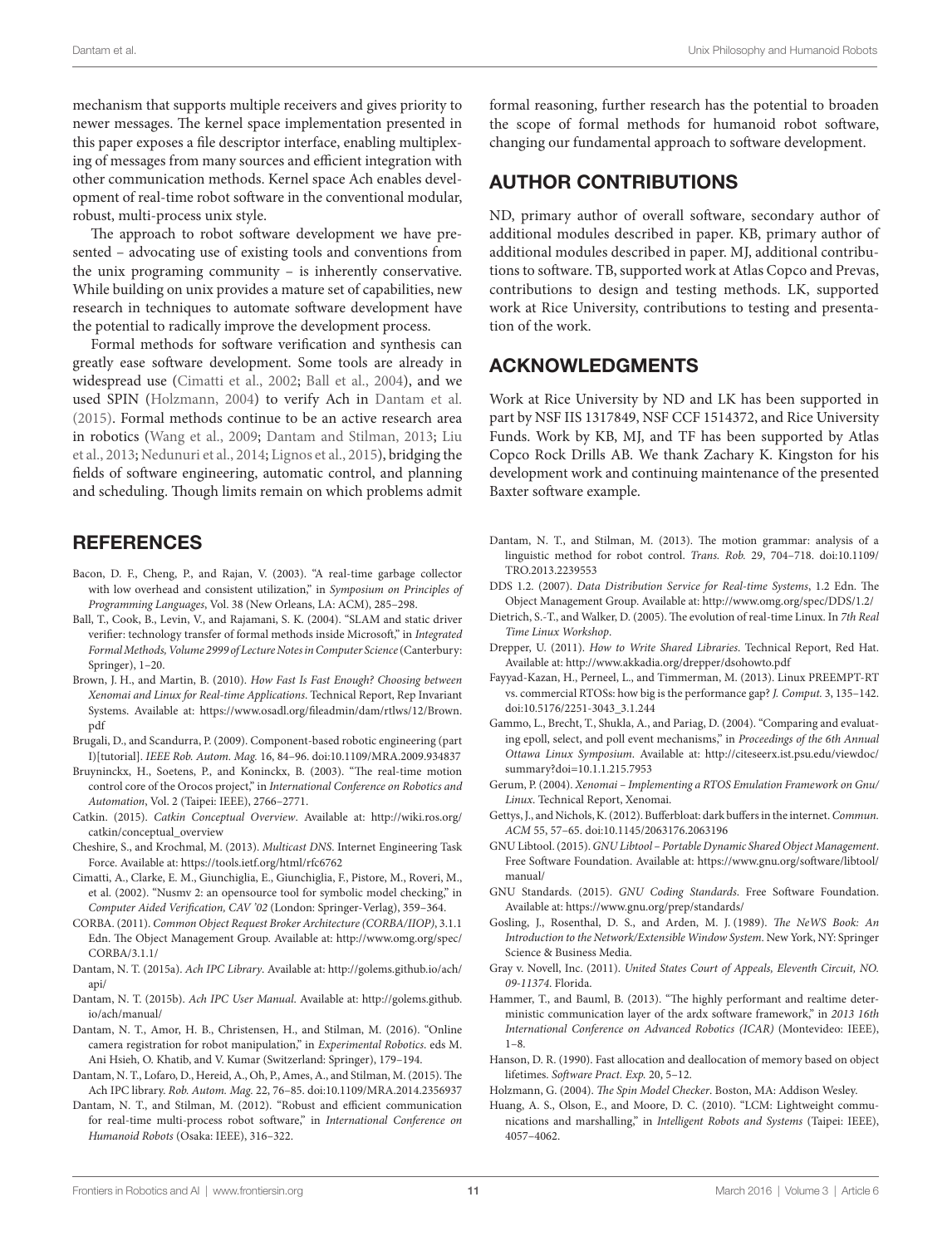- <span id="page-11-11"></span>[Huston, G.](https://tools.ietf.org/html/rfc2990) (2000). *Next Steps for the IP QoS Architecture*. Internet Engineering Task Force. Available at: https://tools.ietf.org/html/rfc2990
- <span id="page-11-13"></span>[ISO 11898-1:2015.](http://www.iso.org/iso/catalogue_detail.htm?csnumber=63648) (2015). *Road Vehicles – Controller Area Network (CAN) – Part 1: Data Link Layer and Physical Signalling*, 2 Edn. ISO. Available at: http://www. iso.org/iso/catalogue\_detail.htm?csnumber=63648
- <span id="page-11-27"></span>[ISO/IEC 9899:1999.](http://www.iso.org/iso/iso_catalogue/catalogue_ics/catalogue_detail_ics%.htm?csnumber=29237) (1999). *Programming Languages – C*, 2 Edn. ISO/IEC. Available at: [http://www.iso.org/iso/iso\\_catalogue/catalogue\\_ics/catalogue\\_detail\\_ics.](http://www.iso.org/iso/iso_catalogue/catalogue_ics/catalogue_detail_ics.htm?csnumber=29237) [htm?csnumber=29237](http://www.iso.org/iso/iso_catalogue/catalogue_ics/catalogue_detail_ics.htm?csnumber=29237)
- <span id="page-11-28"></span>[ISO/IEC 9899:2011.](http://www.iso.org/iso/home/store/catalogue_ics/catalogue_detail_ics.htm?csnumber=57853) (2011). *Programming Languages – C*, 3 Edn. ISO/IEC. Available at: [http://www.iso.org/iso/home/store/catalogue\\_ics/catalogue\\_detail\\_ics.](http://www.iso.org/iso/home/store/catalogue_ics/catalogue_detail_ics.htm?csnumber=57853) [htm?csnumber=57853](http://www.iso.org/iso/home/store/catalogue_ics/catalogue_detail_ics.htm?csnumber=57853)
- <span id="page-11-17"></span>Johnson, M., Shrewsbury, B., Bertrand, S., Wu, T., Duran, D., Floyd, M., et al. (2015). Team IHMC's lessons learned from the DARPA robotics challenge trials. *J. Field Rob.* 32, 192–208. doi[:10.1002/rob.21571](http://dx.doi.org/10.1002/rob.21571)
- <span id="page-11-19"></span>Kalibera, T., Pizlo, F., Hosking, A. L., and Vitek, J. (2011). Scheduling real-time garbage collection on uniprocessors. *ACM Trans. Comput. Syst.* 29, 8. doi:[10.1145/2003690.2003692](http://dx.doi.org/10.1145/2003690.2003692)

<span id="page-11-7"></span>[Kegel, D](http://www.kegel.com/c10k.html). (2006). *The C10K Problem*. Available at: http://www.kegel.com/c10k.html

<span id="page-11-6"></span>[Kerrisk, M.](https://www.kernel.org/doc/man-pages/) (2014). *aio – POSIX Asynchronous I/O Overview*, 3.74 Edn. Linux Man-Pages. Available at: https://www.kernel.org/doc/man-pages/

- Kingston, Z. E., Dantam, N. T., and Kavraki, L. E. (2015). "Kinematically constrained workspace control via linear optimization," in *International Conference on Humanoid Robots* (Seoul: IEEE), 758–764. doi[:10.1109/](http://dx.doi.org/10.1109/HUMANOIDS.2015.7363455) [HUMANOIDS.2015.7363455](http://dx.doi.org/10.1109/HUMANOIDS.2015.7363455)
- <span id="page-11-15"></span>[Lea, D.](http://g.oswego.edu/dl/html/malloc.html) (2000). *A Memory Allocator*. Available at: http://g.oswego.edu/dl/html/ malloc.html
- <span id="page-11-21"></span>Lee, E. A. (2009). Computing needs time. *Commun. ACM* 52, 70–79. doi:[10.1145/1506409.1506426](http://dx.doi.org/10.1145/1506409.1506426)
- <span id="page-11-34"></span>Lignos, C., Raman, V., Finucane, C., Marcus, M., and Kress-Gazit, H. (2015). Provably correct reactive control from natural language. *Auton. Robots* 38, 89–105. doi:[10.1007/s10514-014-9418-8](http://dx.doi.org/10.1007/s10514-014-9418-8)
- <span id="page-11-25"></span>Linton, M., and Price, C. (1993). "Building distributed user interfaces with fresco," in *Proceedings of the 7th X Technical Conference* (Boston, MA: O'Reilly), 77–87.
- <span id="page-11-32"></span>Liu, J., Ozay, N., Topcu, U., and Murray, R. M. (2013). Synthesis of reactive switching protocols from temporal logic specifications. *Trans. Autom. Control* 58, 1771–1785. doi:[10.1109/TAC.2013.2246095](http://dx.doi.org/10.1109/TAC.2013.2246095)
- <span id="page-11-16"></span>Masmano, M., Ripoll, I., Crespo, A., and Real, J. (2004). "TLSF: a new dynamic memory allocator for real-time systems," in *Euromicro Conference on Real-Time Systems* (Catania: IEEE), 79–88.
- <span id="page-11-29"></span>Metta, G., Fitzpatrick, P., and Natale, L. (2006). YARP: yet another robot platform. *Int. J. Adv. Rob. Syst.* 3, 43–48. doi[:10.5772/5761](http://dx.doi.org/10.5772/5761)
- <span id="page-11-33"></span>Nedunuri, S., Prabhu, S., Moll, M., Chaudhuri, S., and Kavraki, L. E. (2014). "SMT-based synthesis of integrated task and motion plans from plan outlines," in *International Conference on Robotics and Automation* (Hong Kong: IEEE), 655–662.
- <span id="page-11-14"></span>Paikan, A., Pattacini, U., Domenichelli, D., Randazzo, M., Metta, G., and Natale, L. (2015). "A best-effort approach for run-time channel prioritization in real-time robotic application," in *2015 IEEE/RSJ International Conference on Intelligent Robots and Systems (IROS)* (Hamburg: IEEE), 1799–1805.
- <span id="page-11-35"></span>[pkg-config.](http://www.freedesktop.org/wiki/Software/pkg-config/) (2013). *pkg-config*. Available at: http://www.freedesktop.org/wiki/ Software/pkg-config/
- <span id="page-11-36"></span>[Poettering, L](http://0pointer.net/blog/revisiting-how-we-put-together-linux-systems.html). (2014). *Revisiting How We Put Together Linux Systems*. Available at: http://0pointer.net/blog/revisiting-how-we-put-together-linux-systems.html
- <span id="page-11-0"></span>[POSIX.](http://pubs.opengroup.org/onlinepubs/9699919799/) (2008). *IEEE Std 1003.1-2008*. The IEEE and The Open Group. Available at: http://pubs.opengroup.org/onlinepubs/9699919799/
- <span id="page-11-5"></span>Quarterman, J. S., Silberschatz, A., and Peterson, J. L. (1985). 4.2 BSD and 4.3 BSD as examples of the UNIX system. *ACM Comput. Surv. (CSUR)* 17, 379–418. doi[:10.1145/6041.6043](http://dx.doi.org/10.1145/6041.6043)
- <span id="page-11-3"></span>Quigley, M., Gerkey, B., Conley, K., Faust, J., Foote, T., Leibs, J., et al. (2009). "ROS: an open-source robot operating system," in *International Conference on Robotics and Automation, Workshop on Open Source Robotics* (Kobe: IEEE).
- <span id="page-11-1"></span>Raymond, E. S. (2003). *The art of Unix Programming*. Boston, MA: Addison-Wesley Professional.
- <span id="page-11-4"></span>[Raymond, E. S.](http://www.catb.org/~esr/hackerlore/sco-vs-ibm.html) and Landley, R. (2008). *OSI Position Paper on the SCO vs. IBM Complaint*. Available at: http://www.catb.org/~esr/hackerlore/sco-vs-ibm.html
- <span id="page-11-9"></span>[Rosenbaum, R.](https://tools.ietf.org/html/rfc1464) (1993). *Using the Domain Name System To Store Arbitrary String Attributes*. Internet Engineering Task Force. Available at: https://tools.ietf.org/ html/rfc1464
- <span id="page-11-24"></span>[Scheifler, R. W.](http://www.x.org/archive/X11R7.5/doc/x11proto/proto.pdf) (2004). *X Window System Protocol*. X Consortium, Inc. Available at: http://www.x.org/archive/X11R7.5/doc/x11proto/proto.pdf
- <span id="page-11-12"></span>[Siemon, D.](http://www.linuxjournal.com/content/queueing-linux-network-stack) (2013). Queueing in the linux network stack. *Linux J.* Available at: http://www.linuxjournal.com/content/queueing-linux-network-stack
- <span id="page-11-23"></span>Silberschatz, A., Galvin, P. B., and Gagne, G. (2009). *Operating System Concepts*. Danvers, MA: J. Wiley & Sons.
- <span id="page-11-20"></span>Smith, J., Stephen, D., Lesman, A., and Pratt, J. (2014). "Real-time control of humanoid robots using OpenJDK," in *International Workshop on Java Technologies for Real-time and Embedded Systems* (Niagara Falls, NY: ACM), 29.
- <span id="page-11-8"></span>[Srinivasan, R.](https://tools.ietf.org/html/rfc1833) (1995). *Binding Protocols for ONC RPC Version 2*. Internet Engineering Task Force. Available at: https://tools.ietf.org/html/rfc1833
- <span id="page-11-10"></span>Stevens, W. R., and Rago, S. A. (2013). *Advanced Programming in the UNIX Environment*. Indianapolis: Addison-Wesley.
- <span id="page-11-30"></span>Sucan, I., Moll, M., and Kavraki, L. E. (2012). The open motion planning library. *Rob. Autom. Mag.* 19, 72–82. doi:[10.1109/MRA.2012.2205651](http://dx.doi.org/10.1109/MRA.2012.2205651)
- <span id="page-11-2"></span>Tanenbaum, A. S., and Bos, H. (2014). *Modern Operating Systems*. Upper Saddle River, NJ: Prentice Hall Press.
- <span id="page-11-26"></span>[Thomas, M](http://www3.imperial.ac.uk/pls/portallive/docs/1/18619743.PDF)., Lupu, E., and Rükert, D. (2003). *Y: A Successor to the x Window System*. Technical Report, Imperial College London. Available at: http://www3. imperial.ac.uk/pls/portallive/docs/1/18619743.PDF
- <span id="page-11-31"></span>Wang, Y., Lafortune, S., Kelly, T., Kudlur, M., and Mahlke, S. (2009). "The theory of deadlock avoidance via discrete control," in *SIGPLAN Notices*, Vol. 44 (Savannah: ACM), 252–263.
- <span id="page-11-18"></span>Yuasa, T. (1990). Real-time garbage collection on general-purpose machines. *J. Syst. Software* 11, 181–198. doi:[10.1016/0164-1212\(90\)90084-Y](http://dx.doi.org/10.1016/0164-1212(90)90084-Y)
- <span id="page-11-22"></span>Zucker, M., Joo, S., Grey, M. X., Rasmussen, C., Huang, E., Stilman, M., et al. (2015). A general-purpose system for teleoperation of the DRC-HUBO humanoid robot. *J. Field Rob.* 32, 336–351. doi[:10.1002/rob.21570](http://dx.doi.org/10.1002/rob.21570)

**Conflict of Interest Statement:** The authors declare that the research was conducted in the absence of any commercial or financial relationships that could be construed as a potential conflict of interest.

The reviewer AP and the handling editor LN declared their shared affiliation, and the handling editor states that the process nevertheless met the standards of a fair and objective review.

*Copyright © 2016 Dantam, Bøndergaard, Johansson, Furuholm and Kavraki. This is an open-access article distributed under the terms of the [Creative Commons](http://creativecommons.org/licenses/by/4.0/)  [Attribution License \(CC BY\)](http://creativecommons.org/licenses/by/4.0/). The use, distribution or reproduction in other forums is permitted, provided the original author(s) or licensor are credited and that the original publication in this journal is cited, in accordance with accepted academic practice. No use, distribution or reproduction is permitted which does not comply with these terms.*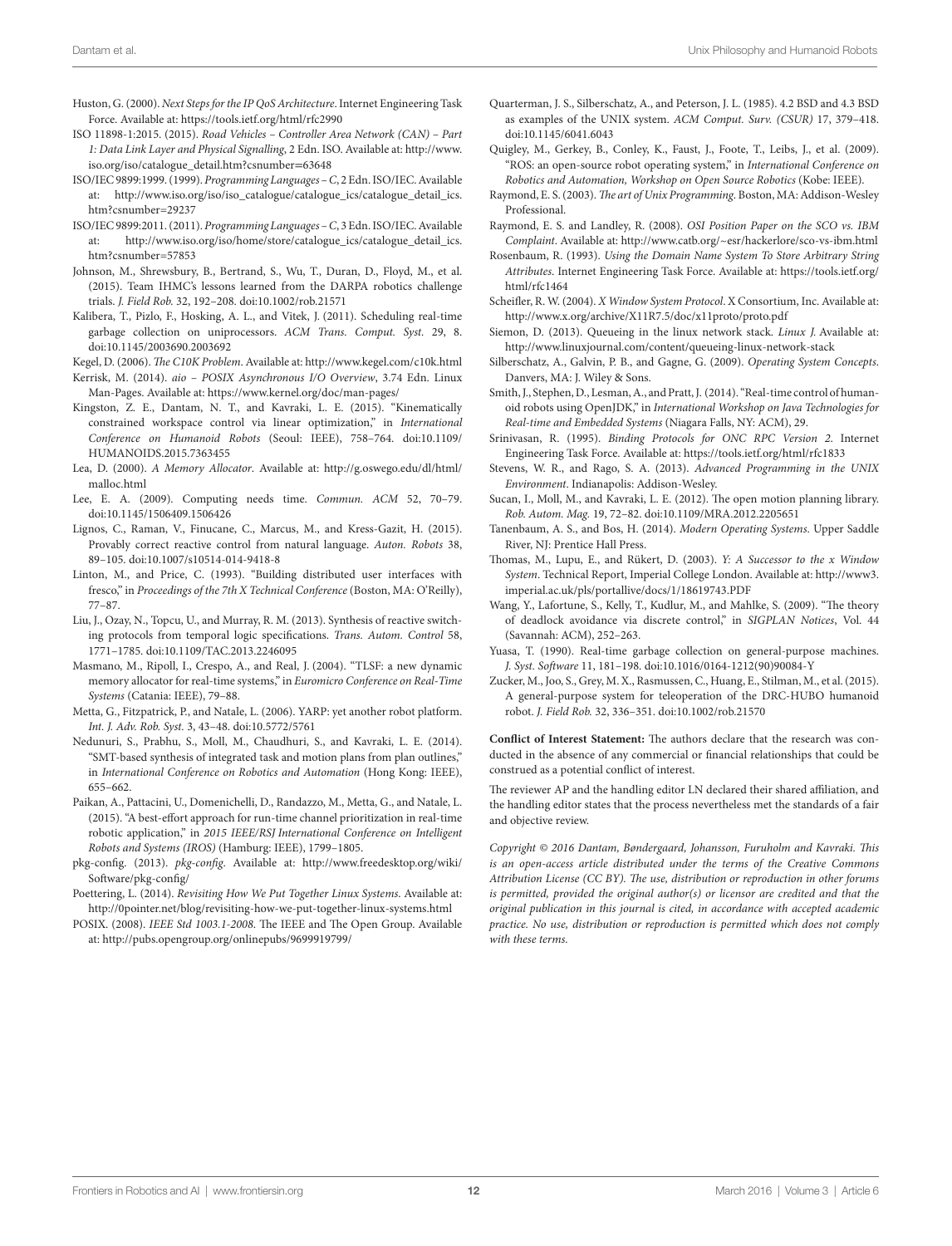# APPENDIX

# A. Ach Multiplexing Example

Ach kernel channels can be multiplexed using the conventional select, poll, etc. functions. We provide an example program that multiplexes two Ach channels along with the program's standard input and echoes all data to standard output. This example demonstrates Ach's efficient handling of multiple data sources and compatibility with other forms of POSIX communication.

```
26 exit(EXIT_FAILURE);
27 }
28 /* Get channel file descriptor */<br>29 r = ach channel fd(&channelii).
            r = \text{ach\_channel\_fd} ( &channel[i], &pfd[i].fd );
30 if( ACH_OK != r ) {
31 fprintf(stderr, "could_not_get_file_descriptor_for_channel_'%s':_%s\n",
32 names[i], ach_result_to_string(r));
33 exit(EXIT_FAILURE);
34 }
35 /* Set events to poll for */<br>36 pfd[i].events = POLLIN;
            36 pfd[i].events = POLLIN;
37 }
38 /* Also, poll() standard input */<br>39 pdfIn channels1, fd = STDIN FTIENDpfd[n_channels].fd = STDIN_FILENO;
40 pfd[n_channels].events = POLLIN;
41
42
43 /**************/<br>44 /* poll() loop */
44 /* poll() loop */<br>45 /*****************
45 /**************/<br>46 for (: : ) {
        46 for(;;) {
47 /* poll() for new data */<br>48 int r noll = noll(nfd n
            int r_poll = poll( pfd, n_pfd + 1, -1 );
49 if( r_poll<0){
50 perror("poll");
51 exit(EXIT_FAILURE);
52 }
53 /* Find file descriptors with new data */<br>54 for (size t i = 0; i < n nfd 6.6 r noll > (
            for( size_t i = 0; i < n_pfd && r_poll > 0; i++ ) {
55 if( (pfd[i].revents & POLLIN)){
56 char buf[512];
57 size_t data_size = 0;
58 if(i < n_channels) {
59 /* Get new data on an Ach channel */
60 enum ach_status r = ach_get( &channel[i], buf, sizeof(buf), &data_size,
1 #include <stdlib.h>
2 #include <pthread.h>
3 #include <inttypes.h>
 4 #include <stdio.h>
5 #include <poll.h>
6 #include <unistd.h>
7 #include <ach.h>
8
9 int main(int argc, char **argv)
10 {
11 const char *names[] = {\text{("channel-0", "channel-1"}; }<br>12 const size t n channels = \text{sizeof}(\text{names}) / \text{sizeof}const size t n channels = sizeof(names) / sizeof(names[0]);
13 const size_t n_pfd = n_channels + 1;
14 struct ach_channel channel [n_channels];
15 struct pollfd pfd[n_pfd];
16
17 /*****************************/
18 /* Initialize pollfd structs */
19 /*****************************/
        for( size_t i = 0; i < n_channels; i ++ ) {
21 /* Open Channel */<br>22 enum ach status r
22 enum ach_status r = \text{ach\_open}(\text{ \& channel}[i], \text{ names}[i], \text{ NULL});<br>
23 if(\text{ACH OR } l = r) {
            if( ACH_OK != r )24 fprintf(stderr, "could not open channel '%s': %s\n",
25 names[i], ach_result_to_string(r));
```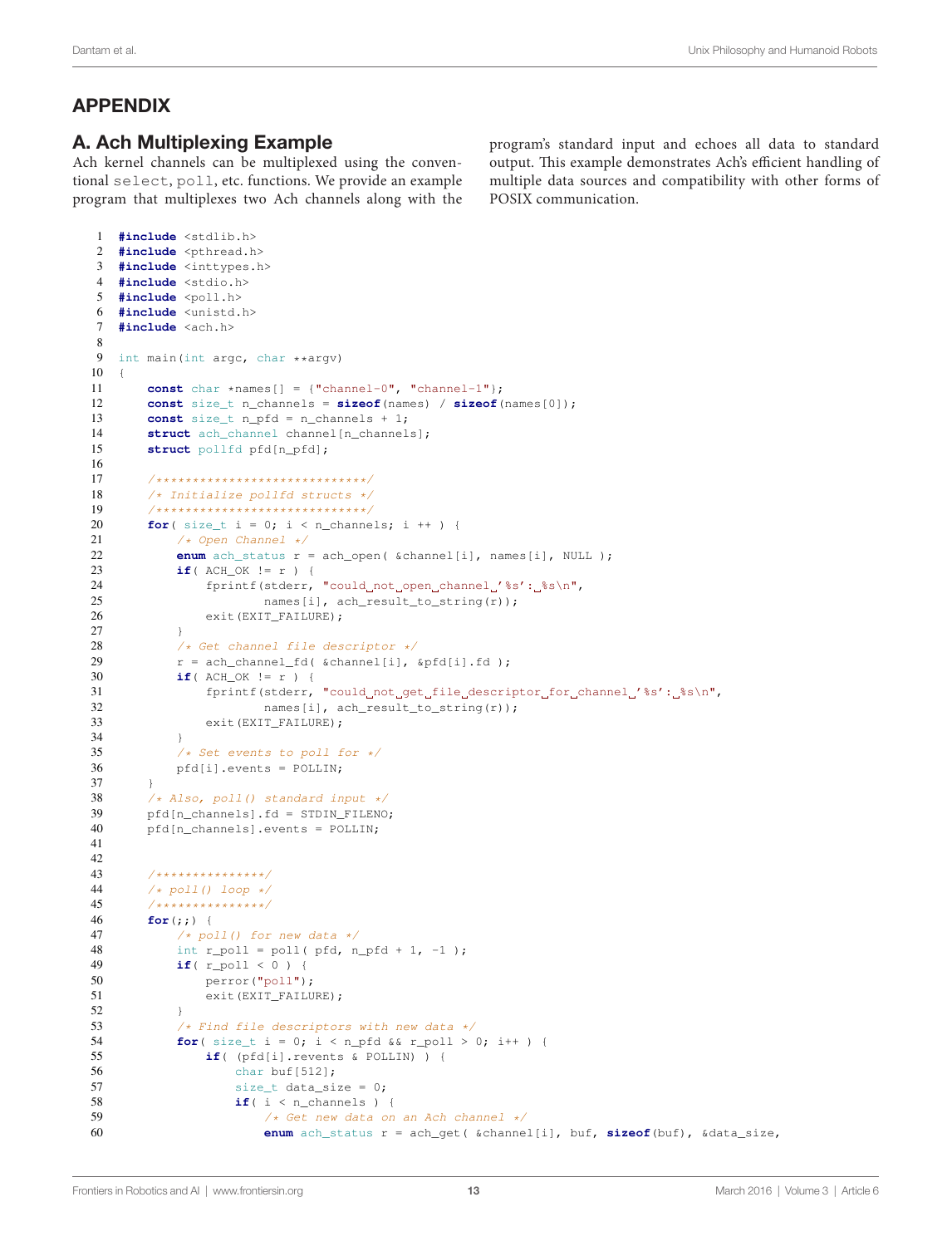```
61 NULL, ACH O_NONBLOCK | ACH_O_FIRST );
62 switch(r) {
63 case ACH_OK:
64 case ACH_MISSED_FRAME:
65 break;
66 default:
67 fprintf( stderr, "Error getting data from '%s': %s\n",
68 hames[i], ach_result_to_string(r));
69 exit(EXIT_FAILURE);
70 }
71 } else {
72 /* Read new data on a file descriptor \star/<br>73 ssize t r = read(pfd[i].fd. buf. sizeof(
              73 ssize_t r = read(pfd[i].fd, buf, sizeof(buf));
74 if(r<0){
75 perror("read()");
76 exit(EXIT_FAILURE);
77 } else {
78 data_size = r;
79 }
80 }
81 \frac{1}{\sqrt{8}} /* Echo the data to standard output */<br>82 ssize two = write (STDOUT FILENO, buf.
            ssize t wr = write(STDOUT FILENO, buf, data size);
83 if( wr < 0 ) {
84 perror("write");
85 exit(EXIT_FAILURE);
86 }
87 r\_poll--;88 }
89 }
90 }
91 return 0;
92 }
```
# B. Configuration, Building, and Packaging

Software build systems and package managers are useful tools to address the system integration needs of humanoid robot software. Open source software distributions such as Debian and FreeBSD have developed approaches for integrating and maintaining enormous numbers of software packages. Their goal is to make software that is portable, that builds robustly, and that is easy to install, upgrade, and remove. These tools are general and suited to the needs of humanoids as well.

Different humanoid robots provide varying hardware capabilities and software environments, and it is important that humanoid software be adaptable across these different robots. A key step to achieving this portability is the *configuration* step of the build process, where the software adapts to conditions of the environment in which it must run. For example, configuration may determine whether to use the previously mentioned epoll or kqueue calls depending on whether it must run on Linux or FreeBSD, or it may determine how to interface with the fieldbus linking the robot's embedded electronics. In general, configuration chooses alternate implementations or optional components to build based on the available features of the host system. This adaptability is vital to building software that is portable and that builds robustly.

The two predominant build systems are the GNU Autotools and CMake. Overall, both offer similar capabilities with a number of superficial differences. There is, however, a difference in design philosophy that influences the use of these systems. Autotools assumes little about the host platform beyond a POSIX shell, testing at compile-time for essentially every other feature, an approach that is robust to new and changing platforms but requires additional time for the feature tests. In contrast, CMake maintains a database of modules for platforms and libraries, which can reduce compilation time by omitting feature tests but is unhelpful for differing platforms and dependencies. One can also maintain a build-system agnostic database of available libraries using pkg-config ([pkg-config, 2013\)](#page-11-35), which works with CMake, Autotools, and other build systems. Additionally, projects using Autotools generally follow a strict set of conventions such that all can be configured, built, and installed by the same procedure [\(GNU Standards, 2015](#page-10-26)). There are fewer established conventions for CMake so it is common for different CMake projects to require different steps in the build process. One should consider the need for adaptability, conformity, and configuration performance when selecting a build system.

We use Autotools to build Ach due to their maturity and strict conventions compared to CMake. In addition, Autotools enable more direct integration with the Make-based build system of the Linux kernel, which simplifies building and installing the Ach Linux kernel module (see Section 3.2).

To manage the large number of software packages on humanoid robots, package managers are an invaluable tool. Package managers handle the details of installation, cross-package dependencies,